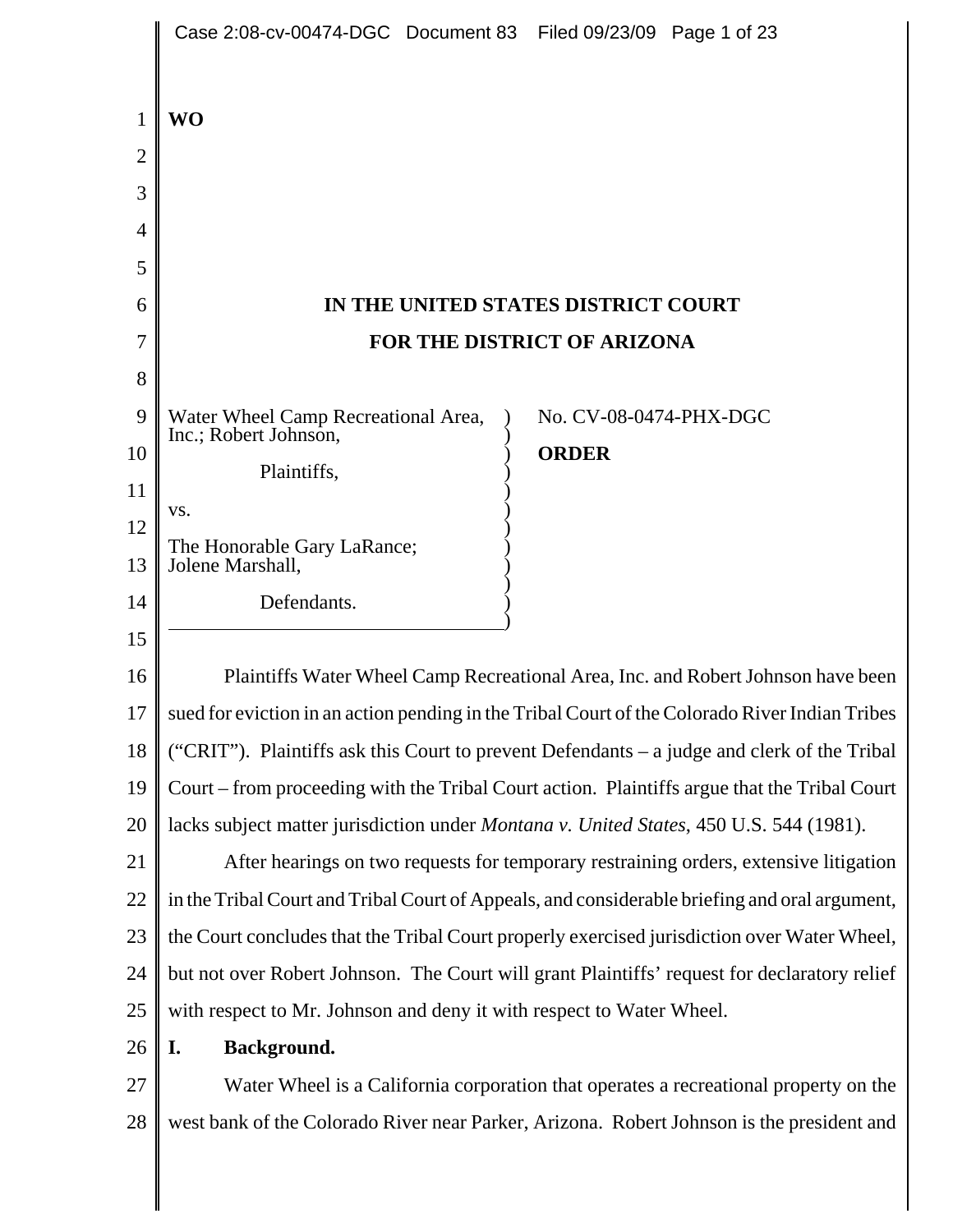1 2 3 4 primary shareholder of Water Wheel. The recreational property is located on the CRIT reservation and was leased by Water Wheel in 1975. The 32-year lease was entered under the auspices of the Bureau of Indian Affairs ("BIA"), a division of the United States Department of the Interior. $<sup>1</sup>$ </sup>

5 6 7 8 9 10 11 For the first 25 years, Water Wheel was required to pay rent of \$100 per acre plus a percentage of gross receipts from certain business activities on the property. Dkt. #1-2 at 17- 18. Thereafter, Water Wheel was to pay the "then current fair annual rental value of the leased premises" as negotiated between the parties. *Id*. at 17. Beginning in the late 1980s, the parties had various disagreements concerning Water Wheel's operations and CRIT's alleged interference with those operations. When the 25-year mark arrived, the parties were unable to agree on a fair annual rental value.

12 13 14 15 In 2001, Plaintiffs attempted to invoke BIA dispute resolution procedures under Title 25 of the Code of Federal Regulations. Among other relief, Plaintiffs sought an extension of the lease to compensate for damages allegedly caused by CRIT's actions. The BIA has never acted on Plaintiff's petition.

16 17 18 19 20 Paragraph 29 of the lease required Water Wheel to vacate the property "peaceably and without legal process" when the lease expired in mid-2007. *Id*. at 42. Water Wheel did not vacate the property, but remains there and continues to operate its business. Water Wheel has not paid rent to CRIT since 2005 and paid only a nominal amount in 2003 and 2004. Dkt. #59-2 at 6.

21 22 23 24 25 When Water Wheel refused to vacate the property, CRIT brought the eviction action in Tribal Court. Plaintiffs responded by asking this Court to enter a temporary restraining order preventing the Tribal Court action from proceeding. Following Supreme Court precedent, the Court required Plaintiffs to exhaust their jurisdictional arguments in Tribal Court and declined to rule until the Tribal Court had made a final decision. Dkt. #18.

<sup>27</sup> 28 <sup>1</sup> The United States holds legal title to Indian lands in trust for the benefit of Native Americans. 25 U.S.C. § 348. Congress has authorized the leasing of property on Indian land, but approval by the Secretary of the Interior is required. 25 U.S.C. § 415(a).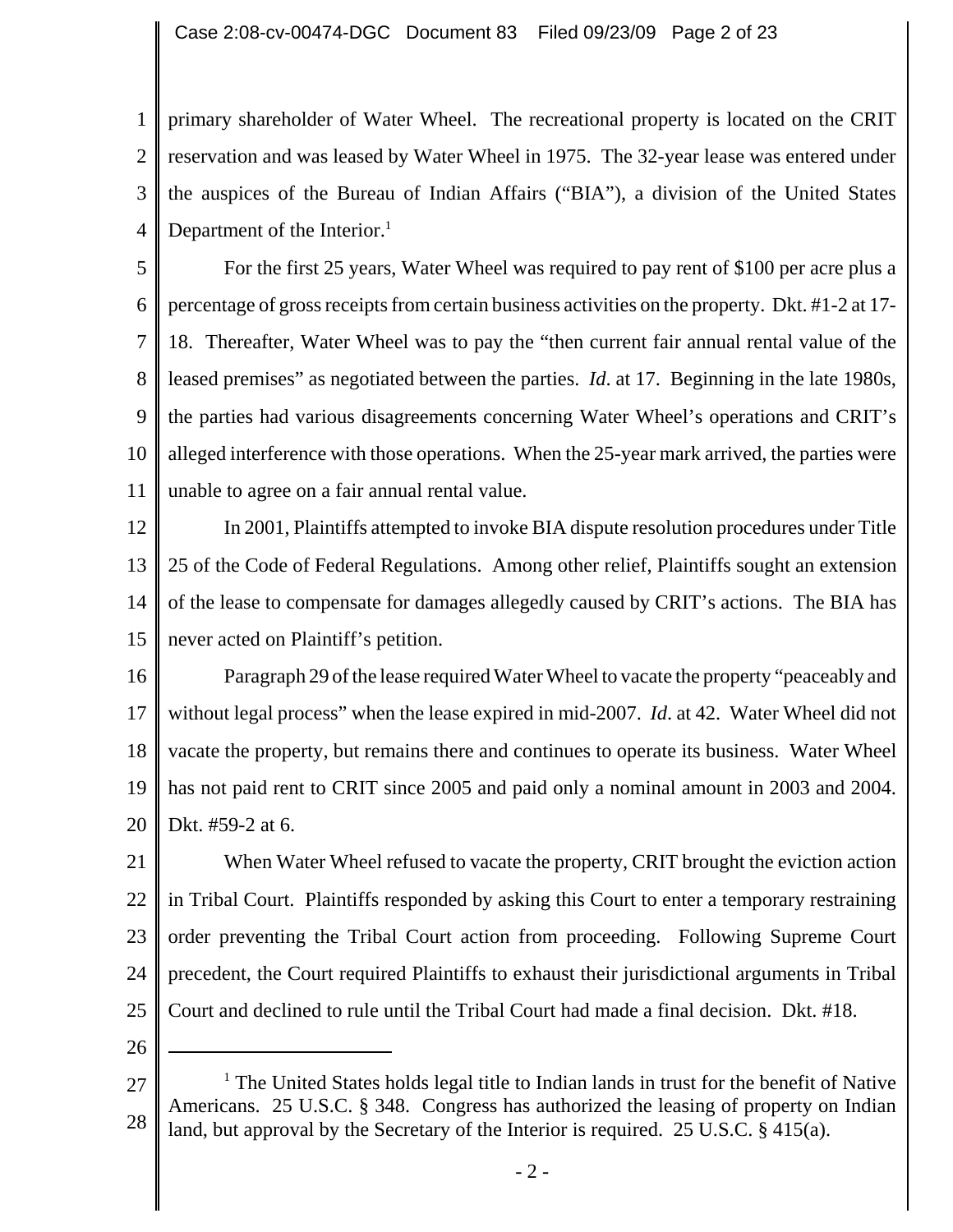1 2 3 4 5 6 7 8 9 10 11 12 13 The Tribal Court held that it had jurisdiction. A January 15, 2008 order held that Plaintiffs were estopped from contesting CRIT's title to the leased land and that Plaintiffs had consented to the Tribal Court's jurisdiction when they agreed to abide by all tribal laws in paragraph 34 of the lease. Dkt.  $#1-3$  at  $2-12.2$  The Tribal Court's March 18, 2008 order held that Water Wheel and Johnson had entered into a consensual relationship with the tribe under *Montana*, and that the Tribal Court had personal jurisdiction over Johnson. Dkt. #26-3 at 2-9. On June 13, 2008, the Tribal Court granted CRIT's petition for eviction, assessed more than \$4,000,000 in damages, attorneys' fees, and litigation costs against Water Wheel, and held Johnson personally liable for the damages, fees, and costs by piercing the corporate veil as a discovery sanction. Dkt. #59-2 at 6-21. The Tribal Court of Appeals affirmed all of the lower court's rulings with the exception of one damages calculation. Dkt. #46-2. Having exhausted their Tribal Court remedies, Plaintiffs now return to this Court and seek a declaration that the Tribal Court lacks jurisdiction.

#### 14 **II. Legal Standard.**

15 16 17 18 19 Federal courts have the authority to determine whether a tribal court has exceeded the lawful limits of its jurisdiction. *National Farmers Union Ins. Co. v. Crow Tribe*, 471 U.S. 845, 853 (1985). Legal questions are reviewed de novo. *AT&T Corp. v. Coeur d'Alene Tribe*, 295 F.3d 899, 904 (9th Cir. 2002). Factual findings made by tribal courts are reviewed for clear error. *FMC v. Shoshone-Bannock Tribes*, 905 F.2d 1311, 1313 (9th Cir. 1990).

#### 20 **III. Reservation Status of the Land.**

21 22 23 24 25 Many of the arguments asserted by Plaintiffs relate to the status of the land leased by Water Wheel. Plaintiffs argue, for example, that the land has never become CRIT tribal land by a valid act of Congress, that the lease is therefore void, and, alternatively, that the lease is only with the United States government and not the tribe. Quite inconsistently, Plaintiffs also assert that they are not challenging the Indian title or reservation status of the land. As

26

<sup>28</sup>  $2^2$  Citations to documents in the Court's electronic docket will be to the page numbers assigned by the electronic docket, not to the page numbers in the documents themselves.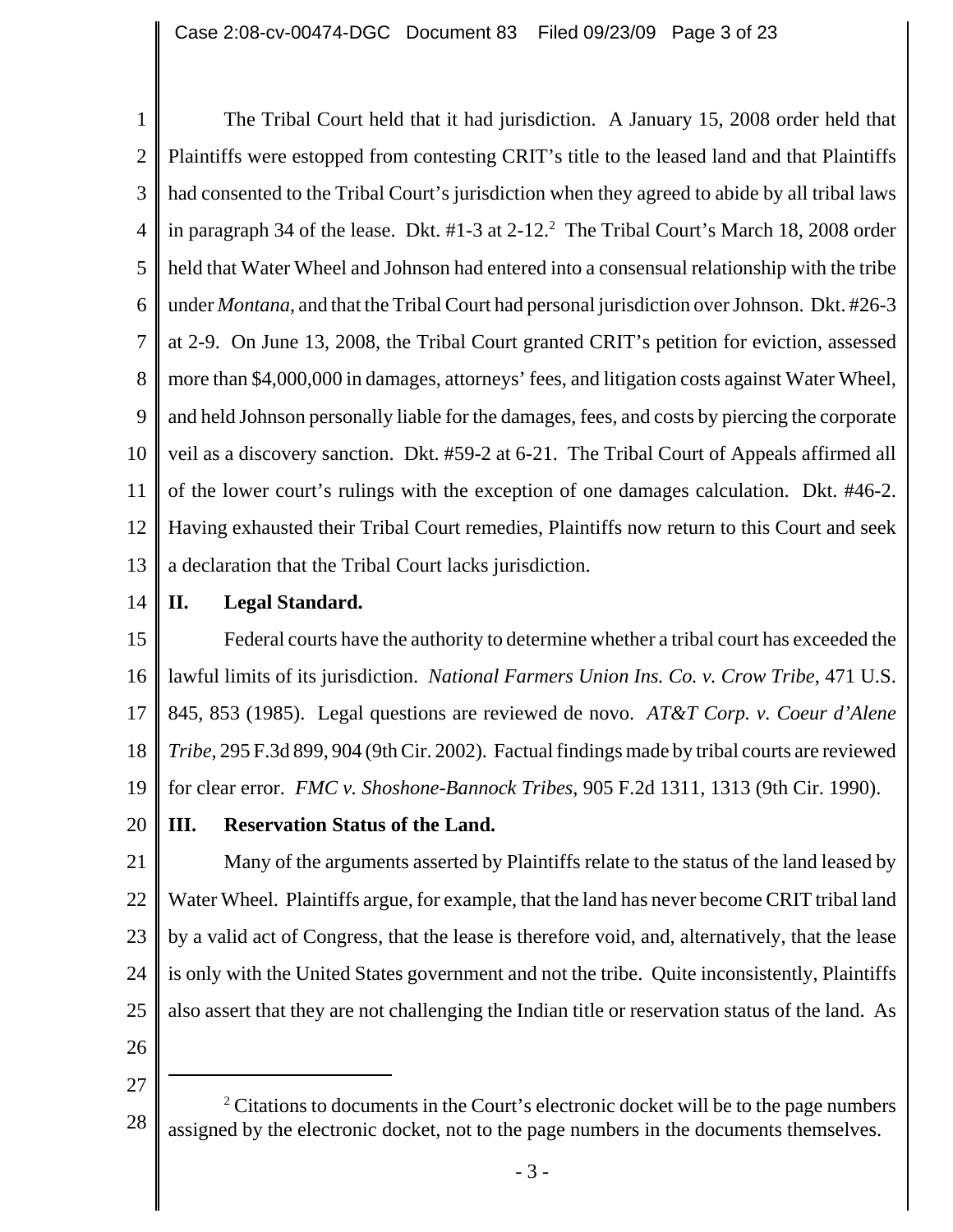1 2 3 4 5 6 the Court noted in its order of March 25, 2009, "Plaintiffs asserted during the telephone conference, as they have in the past, that they will *not* be asking this Court to address the Indian title or reservation status of the land in question." Dkt. #49 (emphasis added); *see also* Dkt. #58. Plaintiffs' merits brief confirms that "Plaintiffs are not here contesting the reservation status of the land[.]" Dkt. #50 at 15. The Court will hold Plaintiffs to this position.3

7 8 9 10 11 12 13 14 15 For the purposes of this decision, the Court assumes that the property occupied by Water Wheel under the lease is CRIT trust land. Such an assumption not only is mandated by Plaintiffs' position in this case, it also is reasonable. The lease itself identifies CRIT as the "Lessor" of the property. Dkt. #1-2 at 16. A stipulation by the previous owners of Water Wheel resulted in a federal court judgment that the property is owned by the United States "in trust for the Colorado River Indian Tribes[.]" Dkt. #14-4 at 3. And although the relationship was sometimes contentious, Water Wheel and CRIT have dealt with each other as tenant and landlord for more than two decades. Dkt. #26-3 at 4, #1-3 at 5-7. The Court therefore will proceed with the assumption that Water Wheel occupies reservation land.<sup>4</sup>

16

#### **IV.** *Montana* **and Its Exceptions.**

17 18 19 20 21 In *Montana*, the Supreme Court recognized the "general proposition that the inherent sovereign powers of an Indian tribe do not extend to the activities of nonmembers of the tribe." 450 U.S. at 565. The Court identified two exceptions to this rule, circumstances where "Indian tribes retain inherent sovereign power to exercise some forms of civil jurisdiction over non-Indians on their reservation." *Id*. First, "[a] tribe may regulate, through

22

<sup>23</sup> 24 25 26 <sup>3</sup> Plaintiffs take this position for good reason. If the Court were to address the status of the leased land, both CRIT and the United States might well be indispensable parties. Because CRIT enjoys sovereign immunity and cannot be sued in this Court absent CRIT consent (which has not been given) or an act of Congress (which has not been cited by the parties), such a claim likely would require dismissal of this action. *See Dawavendewa v. Salt River Project*, 267 F.3d 1160, 1161-63 (9th Cir. 2002).

<sup>28</sup> <sup>4</sup> Given this assumption, the Court will not address the land-status and lease-validity arguments in Plaintiffs' merits brief. Dkt. #50 at 11-13, 21-37.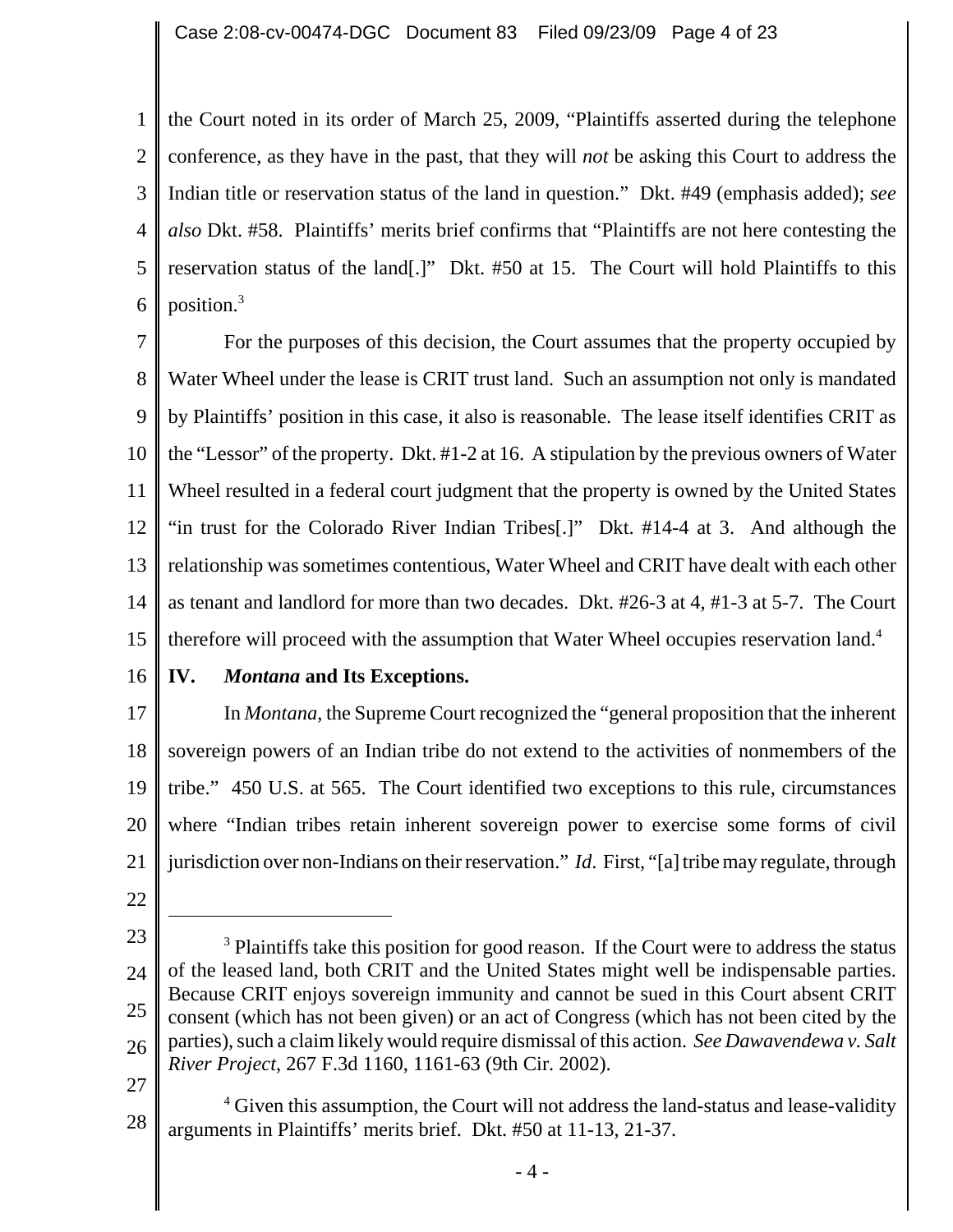1 2 3 4 5 6 taxation, licensing, or other means, the activities of nonmembers who enter consensual relationships with the tribe or its members, through commercial dealing, contracts, leases, or other arrangements." *Id*. Second, "[a] tribe may also retain inherent power to exercise civil authority over the conduct of non-Indians on fee lands within its reservation when that conduct threatens or has some direct effect on the political integrity, the economic security, or the health or welfare of the tribe." *Id.* at 566.

7 8 9 10 11 12 13 14 15 Plaintiffs contend that neither of the *Montana* exceptions allows the Tribal Court to exercise jurisdiction over them. Defendants bear the burden of showing otherwise. *Plains Commerce Bank v. Long Family Land and Cattle Company, Inc.*, --- U.S. --- 128 S. Ct. 2709, 2720 (2008). Defendants contend that *Montana*'s first exception – the consensual relationship exception – applies to both Water Wheel and Robert Johnson. Defendants advance no argument with respect to the second exception; they do not contend that Plaintiffs' conduct threatens or has a direct effect on the political integrity, economic integrity, health, or welfare of the tribe. *See* Dkt. #59 at 16-23. The Court therefore will confine its analysis to the first *Montana* exception.

16 17 18 19 20 The "consensual relationship" of the first exception "must stem from 'commercial dealing, contracts, leases, or other arrangements[.]'" *Atkinson Trading Company, Inc. v. Shirley*, 532 U.S. 1825, 1833 (2001) (quoting *Montana*, 450 U.S. at 565). The relationship also must have some nexus to the tribal regulation in question, in this case the Tribal Court action against Plaintiffs. *Id.*

21 22 23 24 25 The Court will first address application of the consensual relationship exception to Water Wheel. While discussing Water Wheel, the Court will address Plaintiffs' argument that specific terms of the lease preclude the exercise of Tribal Court jurisdiction. The Court then will consider the Tribal Court's jurisdiction over Robert Johnson. Finally, the Court will address arguments made by *amicus curiae*.

- 26
- 27
- 28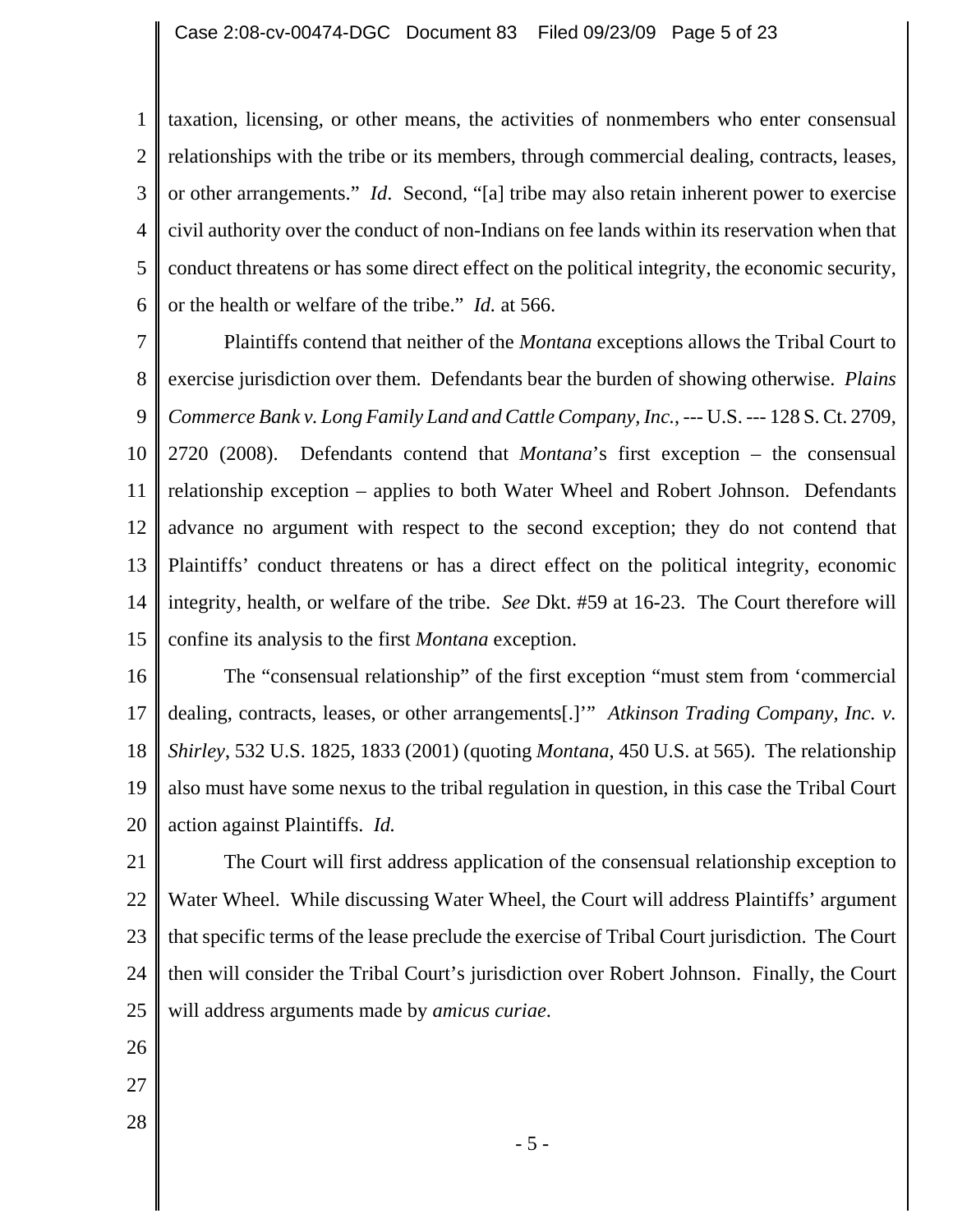#### 1 **V. Jurisdiction Over Water Wheel.**

2

#### **A. Consensual Relationship.**

3 4 5 6 7 8 9 10 11 12 The most compelling facts in support of a consensual relationship between Water Wheel and CRIT are Water Wheel's 32-year lease of tribal land and its three-year hold-over tenancy on that land. A lease is one of the classic examples of a consensual relationship cited by the Supreme Court in *Montana*. *See* 450 U.S. at 565. Indeed, it is difficult to think of a more consensual relationship than a nonmember's occupancy of tribal land under a formal written agreement with the tribe. The parties sign a written contract, the nonmember occupies tribal land, the nonmember pays rent for the privilege, and the tribe oversees the tenancy as landlord. Nor can there be any doubt that the tribal regulation in this case – the Tribal Court eviction action – bears a close nexus to the consensual relationship. The lawsuit arises from the lease relationship.

13 14 15 16 17 In an attempt to overcome the virtually dispositive fact of the lease, Plaintiffs argue that the property does not belong to CRIT, that the lease is not valid, and that the lease is with the United States, not CRIT. Dkt. #50 at 11-13, 21-37. As explained above, each of these arguments is foreclosed by Plaintiffs' repeated concession that this case does not challenge the Indian title or reservation status of the land.<sup>5</sup>

18 19 20 21 22 Several other facts also support the existence of a consensual relationship. As the Tribal Court found, Water Wheel engaged in "numerous commercial and business dealings and activities on the CRIT reservation," including operating a recreational mobile home resort, selling mobile homes, renting mobile homes and trailer spaces, operating a convenience store and restaurant, selling alcoholic beverages, propane, gas, and groceries,

23

<sup>24</sup> 25 26 27  $<sup>5</sup>$  The fact that the land in question is on the CRIT reservation does not take this case</sup> outside the ambit of *Montana*. The Supreme Court has held that "the general rule of *Montana* applies to both Indian and non-Indian land. The ownership status of land . . . is only one factor to consider[.]" *Nevada v. Hicks*, 533 U.S. 353, 359-60 (2001); *see also Elliott v. White Mountain Apache Tribal Court*, 566 F.3d 842, 849 (9th Cir. 2009) (*Hicks* "held that the same principles underlying the two *Montana* exceptions also applied to civil regulation of nonmembers on lands owned by the tribe.").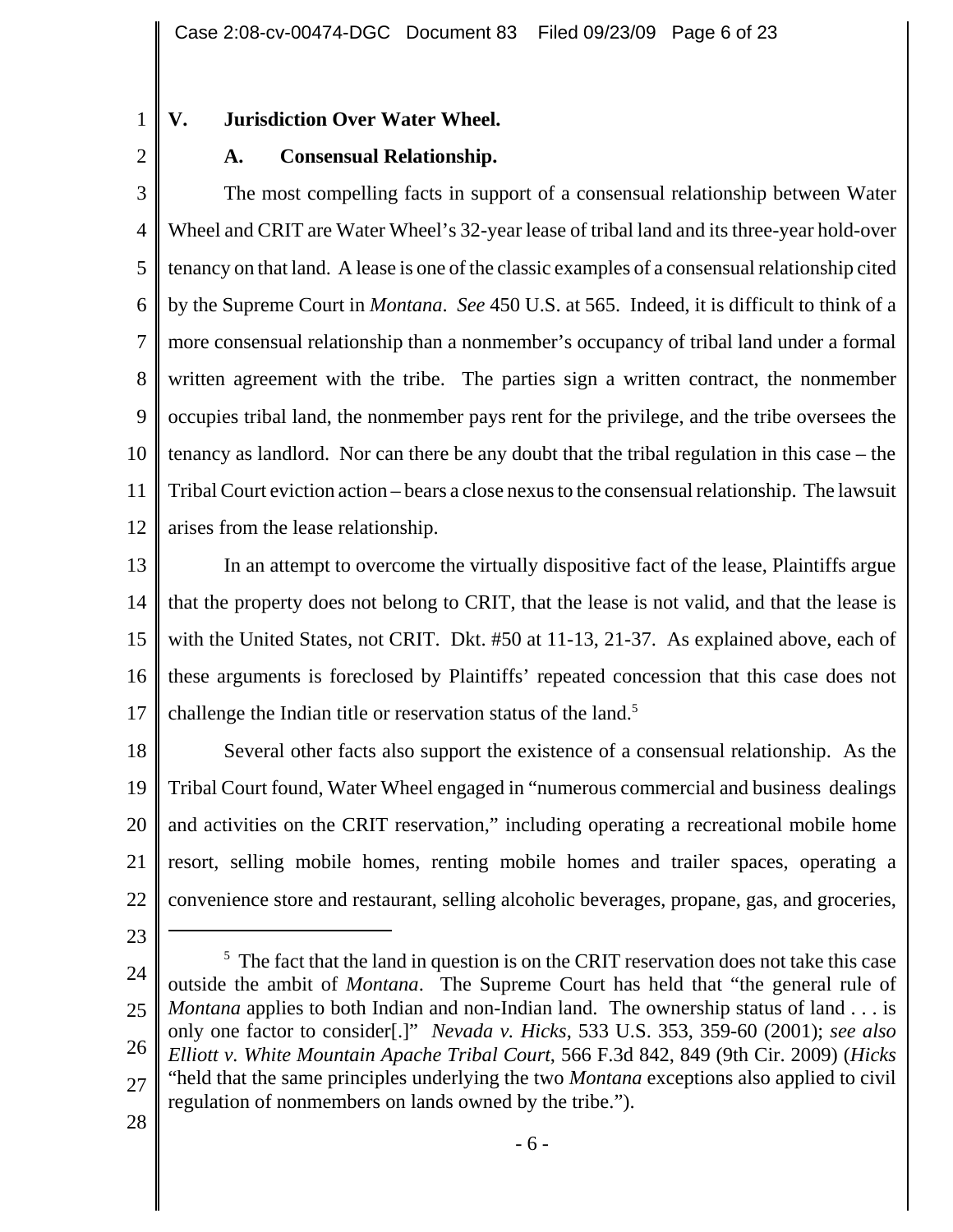1 2 3 4 renting camping spaces, and operating a business office, a boat storage facility, and a marina. Dkt. #26-3 at 4. These factual findings by the Tribal Court must be accepted unless clearly erroneous. *FMC*, 905 F.2d at 1313. Plaintiffs make no attempt to show that they are erroneous.

5 6 7 8 9 10 11 12 13 14 15 16 17 18 19 20 21 Plaintiffs argue that Water Wheel's relationship with CRIT was involuntary, not consensual. Plaintiff Robert Johnson has provided a declaration in which he recounts the troubled history of the lease. Dkt. #50-1 at 7-15. Johnson states that he purchased the stock of Water Wheel from Bert and Barbara Denham, the corporation's previous owners, in May of 1981.<sup>6</sup> The purchase included the lease signed in 1975. *Id*. Johnson states that the Denhams told him that the lease was administered by the BIA and never said anything about dealing with CRIT. From 1981 to 1986, Johnson paid rent to the BIA. In 1986, however, the BIA directed Johnson to start paying rent directly to CRIT, which he then did for almost 20 years. Johnson states that he started dealing with CRIT on matters such as building permits only when CRIT persuaded the County of Riverside, California, that CRIT had jurisdiction over the land. He asserts that CRIT similarly assumed control of electrical service to the property, ousting Southern California Edison. Johnson complains that CRIT officials treated him unfairly, denying building permits, limiting electrical power, and intimidating employees, all while favoring other riverside properties in which CRIT had a greater financial interest. *Id*. Although these assertions are largely uncontested by CRIT and will be significant in the evaluation of Tribal Court jurisdiction over Johnson, the Court does not find them dispositive on the issue of jurisdiction over Water Wheel.

- 22
- 23
- 24 25

28

The Court cannot conclude that Water Wheel's relationship with CRIT was

involuntary. Documents provided by Defendants show that the previous owners of Water

<sup>26</sup> 27 <sup>6</sup> The Tribal Court found that Johnson and his wife purchased 50% of the corporation's stock in 1981 and 50% in 1985, with Johnson becoming the president of Water Wheel in 1985. Dkt. #26-3 at 6. The Court does not find these facts materially different than Johnson's declaration.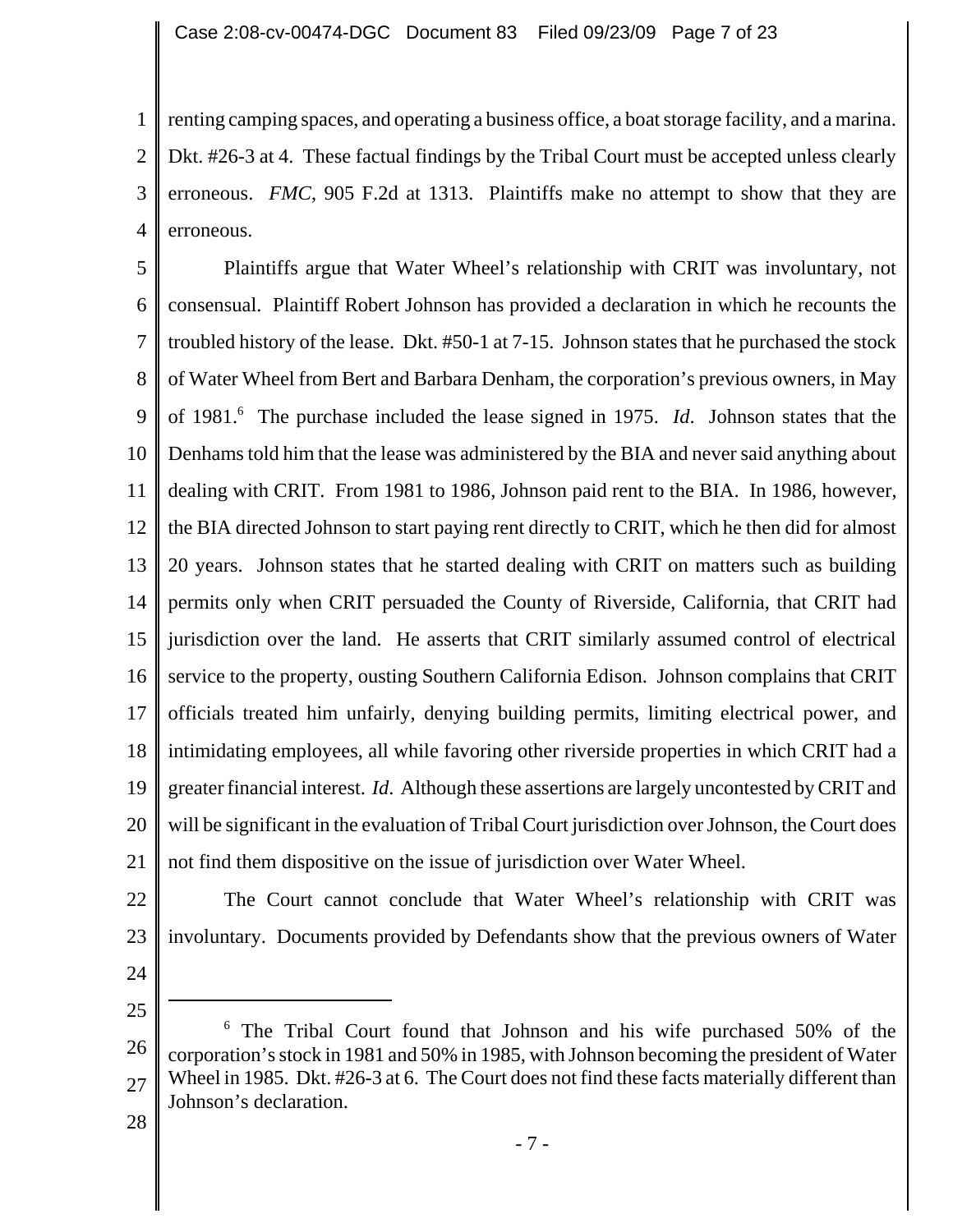1 2 3 4 5 6 7 8 9 10 11 12 Wheel, the Denhams, were sued in 1973 in the United States District Court for the Central District of California. The plaintiff was the United States, presumably acting on behalf of CRIT. Although pleadings from the case have not been provided, letters between the litigation counsel and the stipulated judgment that resolved the case show that the lawsuit concerned the tribe's ownership of the property on which Water Wheel was operating. Dkt.  $\#414-4$ , 59-1 at 27-36.<sup>7</sup> The lawsuit was settled with a stipulated judgment that the "United States . . . is the owner in trust for the Colorado River Indian Tribes of the real property and premises" (Dkt. #14-4 at 2-3), and with the parties' execution of the lease (Dkt. #59-1 at 35). In other words, the Denhams settled the lawsuit by conceding that the land was held in trust for the tribe and receiving a 32-year lease in return. Water Wheel the corporation, through its owners, thus entered the lease voluntarily and with full knowledge that the land was tribal property.

13 14 15 16 17 18 19 20 21 22 23 24 25 The lease was signed approximately two months after the stipulated judgment was entered. By its terms, the lease is "between THE COLORADO RIVER INDIAN TRIBES, hereinafter called the 'Lessor,' . . . and WATER WHEEL CAMP RECREATION AREA, INC., a California Corporation, hereinafter called the 'Lessee[.]'" Dkt. #1-2 at 16. The first page of the lease bears the title of the BIA and states that the lease is being entered "under the provisions of the Act of April 30, 1964 (78 Stat. 186), as supplemented by Part 131, Leasing and Permitting, of the Code of Federal Regulations, Title 25 – Indians, and any amendments thereto relative to business leases on restricted Indian lands[.]" *Id*. The lease was signed by the Chairman and Secretary of the CRIT Tribal Council on behalf of the "LESSOR: COLORADO RIVER TRIBES." The lease was signed by Bert Denham, President, on behalf of the "LESSEE: WATER WHEEL CAMP RECREATION AREA, INC." *Id*. at 20. The acknowledgment of Water Wheel's signature states that the lease is

- 26
- 27

28

 $<sup>7</sup>$  Plaintiffs have not objected to the Court's consideration of these documents.</sup>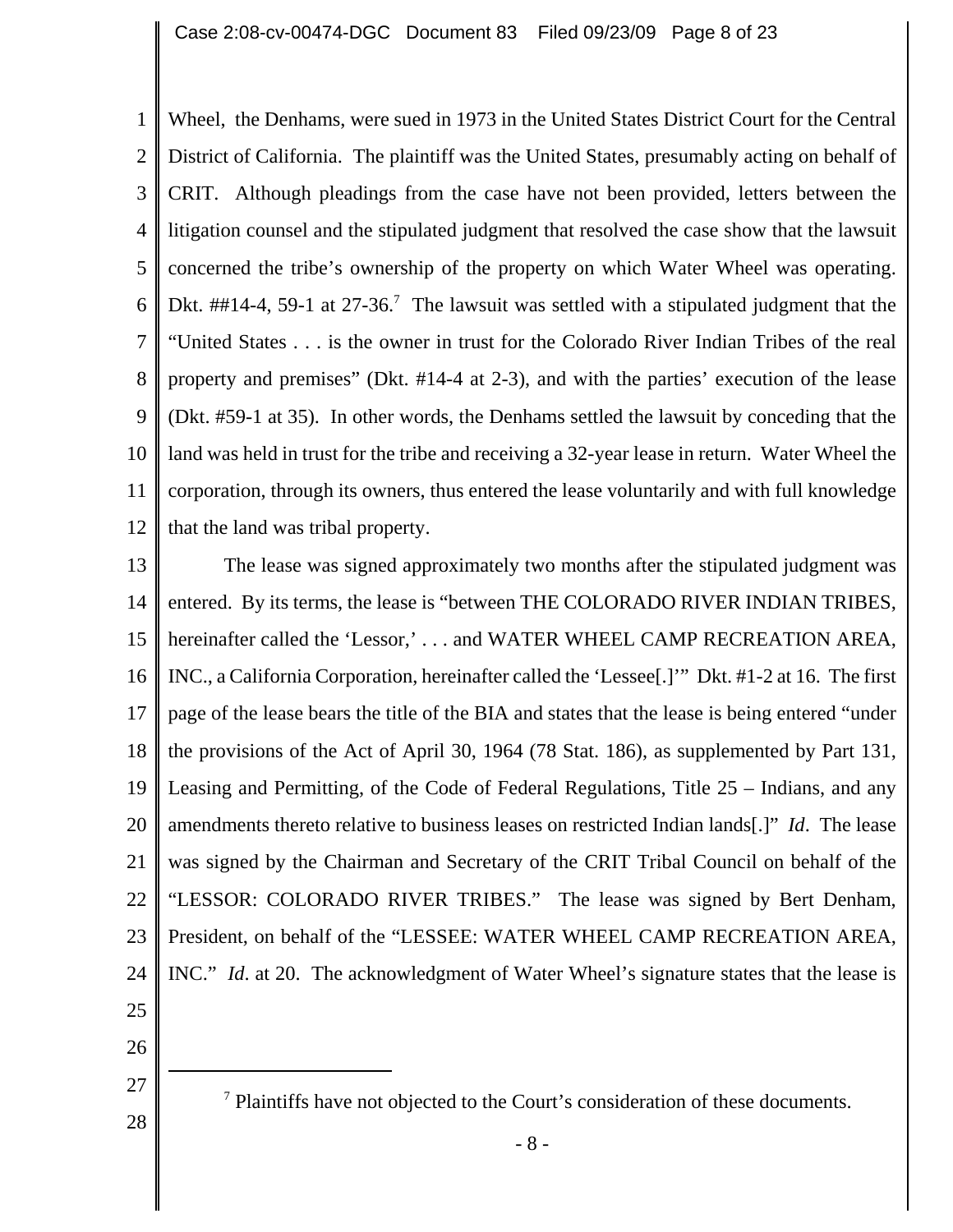1 2 entered "as the free and voluntary act of said corporation." *Id*. at 21. The lease was approved by the BIA through the BIA Superintendent of CRIT. *Id*. at 22.

3 4 5 6 7 8 Given this history, there can be no doubt that Water Wheel entered the lease voluntarily and with full knowledge that the property was CRIT trust land. Water Wheel subsequently engaged in several decades of commercial activity on the land. The Court finds that Defendants have carried their burden of showing that Water Wheel and CRIT entered into a consensual relationship, and that the relationship bears a direct nexus with the Trial Court action. The first *Montana* exception applies to Water Wheel.<sup>8</sup>

9

### **B. Does the Lease Deprive the Tribal Court of Jurisdiction?**

10 11 12 Plaintiffs contend that the lease itself makes clear that only the Secretary of the Interior may bring an action for breach of the lease. Given this clear term of the lease, they argue, the Tribal Court cannot exercise jurisdiction over Water Wheel.

13

### **1. Waiver of Tribal Sovereign Powers.**

14 15 16 17 18 19 20 21 The ability of a tribe and a nonmember to contract away tribal court jurisdiction is clear. A tribe can waive sovereign immunity by contract. *Pan American Co. v. Sycuan Band of Mission Indians*, 884 F.2d 416, 418-19 (9th Cir. 1989). If a Tribe can waive sovereign immunity by contract, certainly it can waive tribal court jurisdiction by the same means. Furthermore, federal cases recognize that exhaustion of tribal court remedies is not necessary when a forum selection clause provides that there is no tribal court jurisdiction. *See, e.g., FGS Constructors, Inc. v. Carlow*, 64 F.3d 1230, 1233 (8th Cir. 1995); *Altheimer & Gray v. Sioux Mfg. Corp.*, 983 F.2d 803, 814-15 (7th Cir. 1993). These cases necessarily assume that

- 22
- 23
- 24

<sup>25</sup> 26 27 <sup>8</sup> Given the Court's conclusion that *Montana*'s first exception provides a basis for Tribal Court jurisdiction over Water Wheel, the Court need not address Defendants' argument that CRIT's inherent authority to exclude nonmembers from its land provides such a basis. Dkt. #59 at 13-16. The Court will address this issue below with respect to Plaintiff Robert Johnson.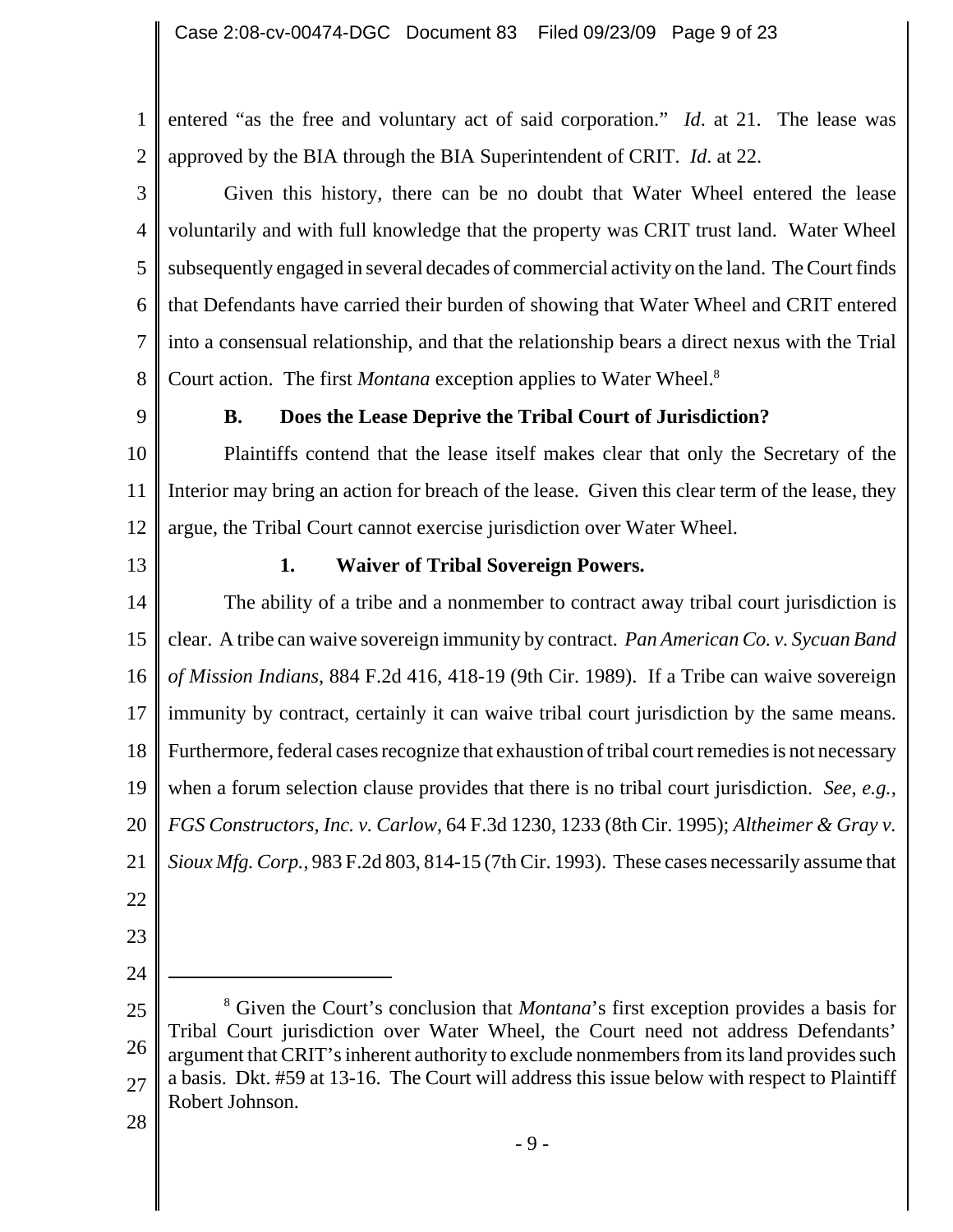1 2 a forum selection clause defeats tribal court jurisdiction, rendering exhaustion of the jurisdiction issue unnecessary.<sup>9</sup>

3 4 5 6 7 8 9 10 11 The Supreme Court has made clear, however, that a tribal waiver of a sovereign power should not be inferred lightly. "[S]overeign power, even when unexercised, is an enduring presence that governs all contracts subject to the sovereign's jurisdiction, and will remain intact unless surrendered *in unmistakable terms*." *Merrion v. Jicarilla Apache Tribe*, 455 U.S. 130, 148 (1982) (emphasis added). The plaintiffs in *Merrion* argued that the tribe had lost its power to impose a severance tax on oil and gas because the tax was not mentioned in the BIA-approved mineral lease for the tribal land. The Supreme Court disagreed, finding that a failure expressly to preserve that power in the lease did not constitute a waiver of the power. *Id*.

12 13 14 15 16 17 The Ninth Circuit likewise has held that waiver of a tribe's sovereign power will be found only if stated in "sufficiently clear contractual terms." *Arizona Public Service Co. v. ASPAAS*, 77 F.3d 1128, 1135 (9th Cir. 1996). Citing *Merrion*, the Ninth Circuit held that the Navajo Nation had, in a BIA-approved lease, made an "unmistakable waiver" of its power to regulate employment practices on leased tribal land. The Court of Appeals accordingly affirmed the district court's injunction against the tribe's regulatory efforts. *Id*.

18 19 20 In light of *Merrion* and *Arizona Public Service*, the Court must consider whether the lease in this case deprives the Tribal Court of jurisdiction in sufficiently clear and unmistakable terms.

- 21
- 22

- 24 25 26 27  $9$  The ability of a tribe and a nonmember to agree to a dispute-resolution forum other than tribal court was recognized by the dissent in *Plains Commerce Bank* – a dissent that took a generally broad view of tribal court jurisdiction. As Justice Ginsburg explained, "[h]ad the Bank wanted to avoid responding in tribal court or the application of tribal law, the means were readily at hand: The Bank could have included forum-selection, choice-oflaw, or arbitration clauses in its agreements with the [tribal members.]" *Plains Commerce Bank*, 128 S.Ct. at 2729 (Ginsburg, J., concurring in part and dissenting in part).
- 28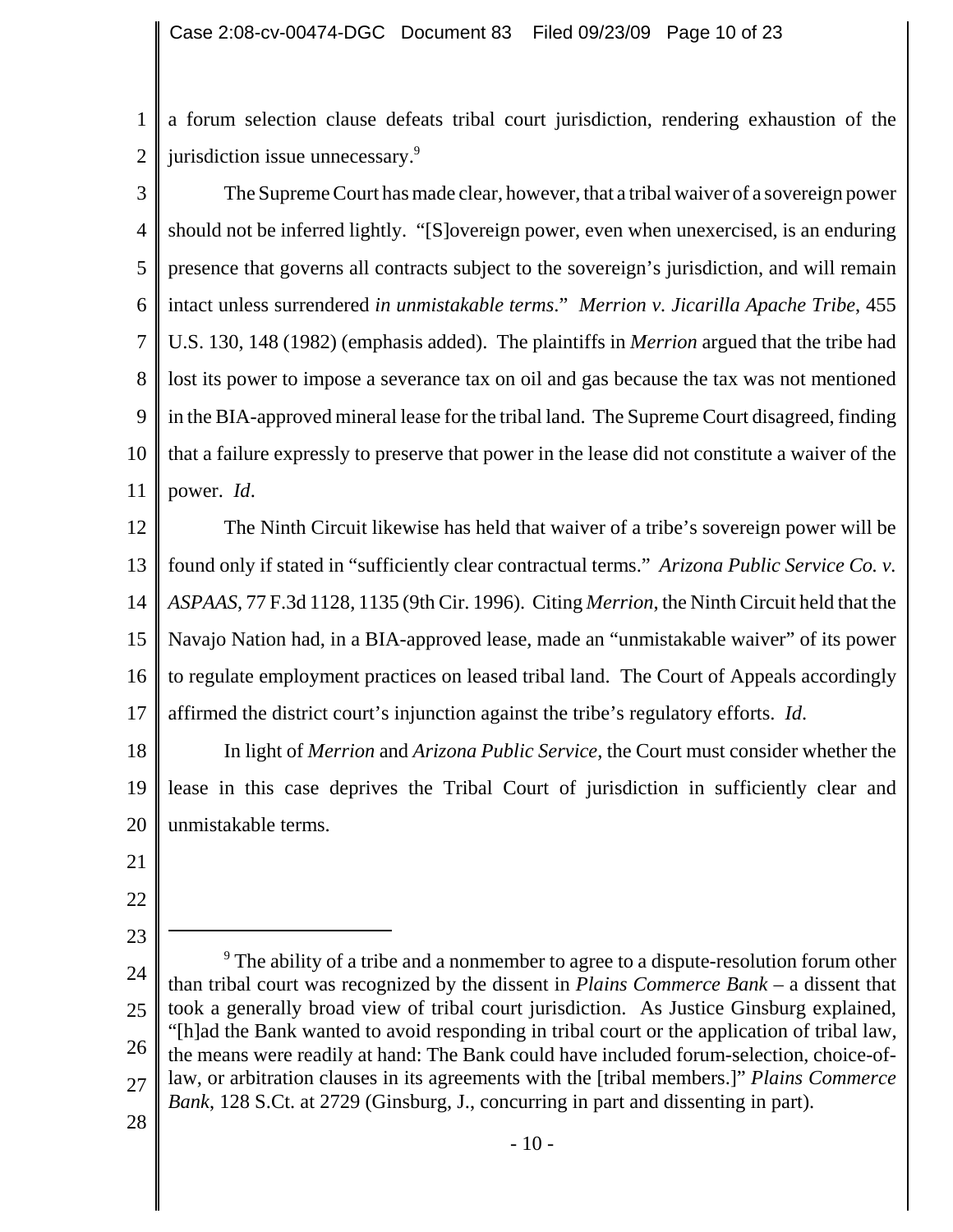|                | Case 2:08-cv-00474-DGC Document 83 Filed 09/23/09 Page 11 of 23                                                                                                  |
|----------------|------------------------------------------------------------------------------------------------------------------------------------------------------------------|
|                |                                                                                                                                                                  |
| 1              | 2.<br><b>Plaintiffs' Lease Arguments.</b>                                                                                                                        |
| $\overline{2}$ | Plaintiffs' strongest argument focuses on paragraph 21 of the lease, a paragraph titled                                                                          |
| 3              | "DEFAULTS":                                                                                                                                                      |
| 4              | Should Lessee default in any payment of monies or fail to post bond, as<br>required by the terms of this lease, and if such default shall continue uncured       |
| 5              | for the period of Fifteen (15) days after written notice by the Secretary to the<br>Lessee, or should Lessee breach any other covenant of this lease, and if the |
| 6              | breach of such other covenant shall continue uncured for a period of sixty (60)<br>days after written notice thereof by the Secretary to the Lessee, then the    |
| 7              | Secretary may either:                                                                                                                                            |
| 8              | Proceed by suit or otherwise to enforce collection or to enforce<br>A.<br>any other provision of this lease; or                                                  |
| 9<br>10        | Re-enter the premises and remove all persons and property<br>В.<br>therefrom[.]                                                                                  |
| 11             | <i>Id.</i> at 38-39 (emphasis added).                                                                                                                            |
| 12             | This paragraph designates the Secretary of the Interior as the individual who may give                                                                           |
| 13             | notice to Water Wheel of breaches and bring an action to enforce the terms of the lease. This                                                                    |
| 14             | authority applies not only to rent collection, but to "any other provision of this lease." Id.                                                                   |
| 15             | Paragraph 21 later makes a distinction for breaches of the lease caused by insolvency or                                                                         |
| 16             | bankruptcy of the Lessee: "Any action taken or suffered by Lessee as a debtor under any                                                                          |
| 17             | insolvency or bankruptcy act shall constitute a breach of this lease. In such an event the                                                                       |
| 18             | Lessor and the Secretary shall have the options set forth in sub-Articles A and B above." Id.                                                                    |
| 19             | at 39 (emphasis added). The lease thus specifically states when "the Secretary" may bring                                                                        |
| 20             | a suit to enforce the lease and when "the Lessor and the Secretary" may bring such an action.                                                                    |
| 21             | The Lessor $-$ CRIT $-$ is granted a role in enforcement only when the Lessee becomes                                                                            |
| 22             | insolvent or bankrupt, something that has not occurred in this case.                                                                                             |
| 23             | Although this argument carries some persuasive force, the Court concludes that                                                                                   |
| 24             | paragraph 21 is not a sufficiently clear waiver of tribal sovereign power to satisfy the                                                                         |
| 25             | requirements of Merrion and Arizona Public Service. The Court reaches this conclusion for                                                                        |
| 26             | five reasons.                                                                                                                                                    |
| 27             |                                                                                                                                                                  |
| 28             |                                                                                                                                                                  |
|                | $-11-$                                                                                                                                                           |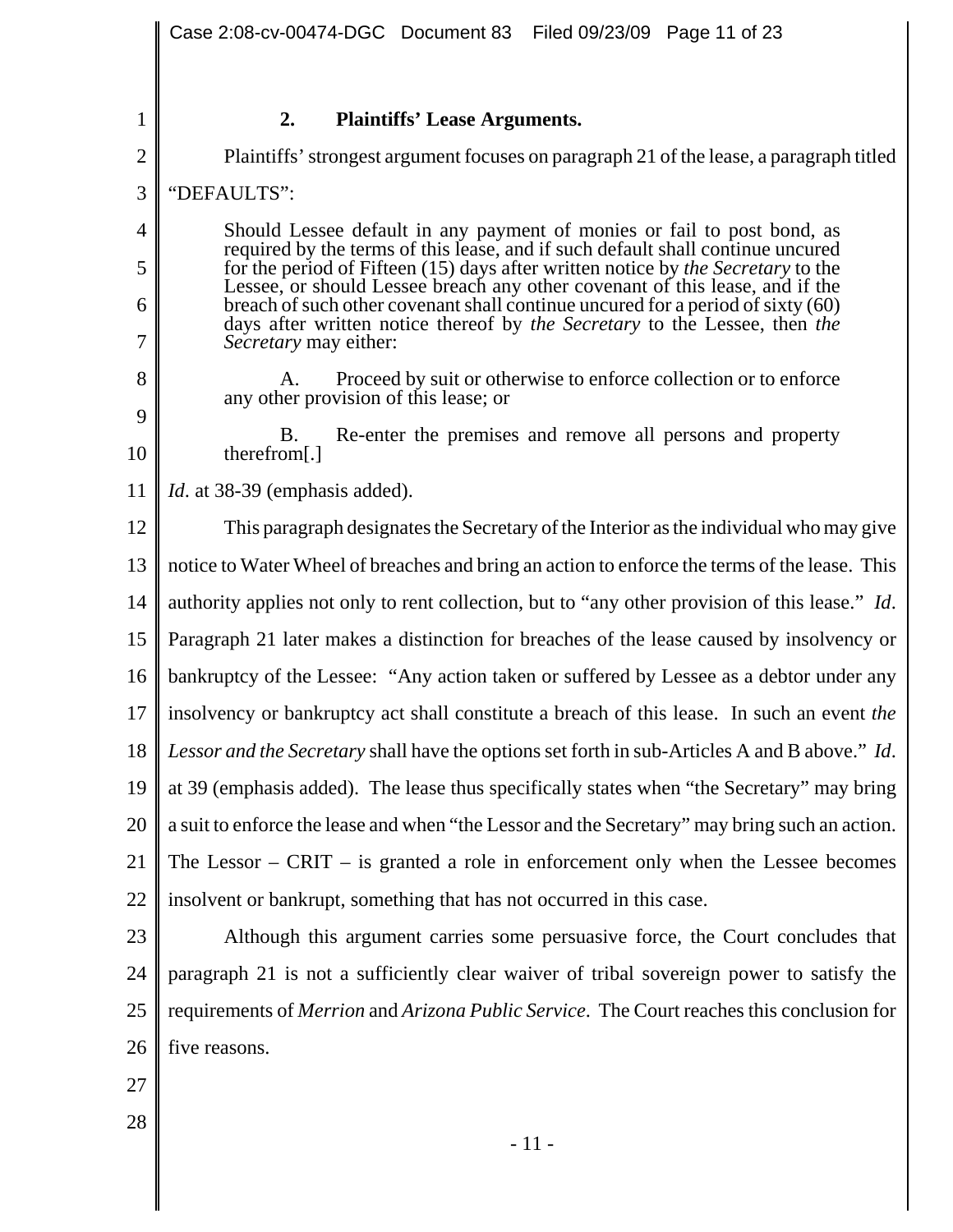| 1              | First and most importantly, paragraph 21 provides that the Secretary can bring an                                                                                                                                                                                                    |
|----------------|--------------------------------------------------------------------------------------------------------------------------------------------------------------------------------------------------------------------------------------------------------------------------------------|
| $\overline{2}$ | action for breach of the lease, but does not expressly prohibit CRIT from doing so. The                                                                                                                                                                                              |
| 3              | Supreme Court has held that a tribe does not waive its sovereign powers by failing to                                                                                                                                                                                                |
| 4              | preserve them in a lease: "It is one thing to find that the Tribe has agreed to sell the right to                                                                                                                                                                                    |
| 5              | use the land and take from it valuable minerals; it is quite another to find that the Tribe has                                                                                                                                                                                      |
| 6              | abandoned its sovereign powers simply because it has not expressly reserved them through                                                                                                                                                                                             |
| 7              | a contract." Merrion, 455 U.S. at 146. "To presume that a sovereign forever waives the right                                                                                                                                                                                         |
| 8              | to exercise one of its sovereign powers unless it expressly reserves the right to exercise that                                                                                                                                                                                      |
| 9              | power in a commercial agreement turns the concept of sovereignty on its head, and we do not                                                                                                                                                                                          |
| 10             | adopt this analysis." <i>Id.</i> at 148.                                                                                                                                                                                                                                             |
| 11             | Second, paragraph 22 of the lease expressly recognizes that CRIT, as Lessor, may                                                                                                                                                                                                     |
| 12             | bring an action against Water Wheel. It reads:                                                                                                                                                                                                                                       |
| 13             | If action be brought by Lessor in unlawful detainer for rent or any sums of                                                                                                                                                                                                          |
| 14<br>15       | money due under this lease, or to enforce performance of any of the covenants<br>and conditions of this lease, and Lessor prevails in said action, the Lessee shall<br>pay reasonable attorneys fees to Lessor, to be fixed by the court as part of the<br>costs in any such action. |
| 16             | Dkt. #1-2 at 41. Plaintiffs seek to limit the effect of this paragraph by arguing that it operates                                                                                                                                                                                   |
| 17             | only in the narrow sphere preserved for the tribe in paragraph $21$ – when Water Wheel                                                                                                                                                                                               |
| 18             | becomes insolvent or bankrupt. The Court cannot agree. Paragraph 22 specifically mentions                                                                                                                                                                                            |
| 19             | "unlawful detainer," while paragraph 21 does not. An action for unlawful detainer is                                                                                                                                                                                                 |
| 20             | separate from a breach-of-contract claim and seeks "to return a wrongfully held tenancy (as                                                                                                                                                                                          |
| 21             | one held by a tenant after the lease has expired) to its owner." Black's Law Dictionary at                                                                                                                                                                                           |
| 22             | 1574 (8th ed.). Paragraph 22 thus contemplates an action different from the breach-of-lease                                                                                                                                                                                          |
| 23             | actions addressed in paragraph 21 and cannot reasonably be confined to a mere subset of                                                                                                                                                                                              |
| 24             | paragraph 21. <sup>10</sup>                                                                                                                                                                                                                                                          |
| 25             |                                                                                                                                                                                                                                                                                      |

<sup>26</sup> 27 <sup>10</sup> Plaintiffs rely on paragraph 29 to argue that the only remedy available in the event of Water Wheel's holdover is an action for breach of the lease. Requiring Water Wheel to vacate the property promptly on expiration of the lease, as paragraph 29 requires, is not the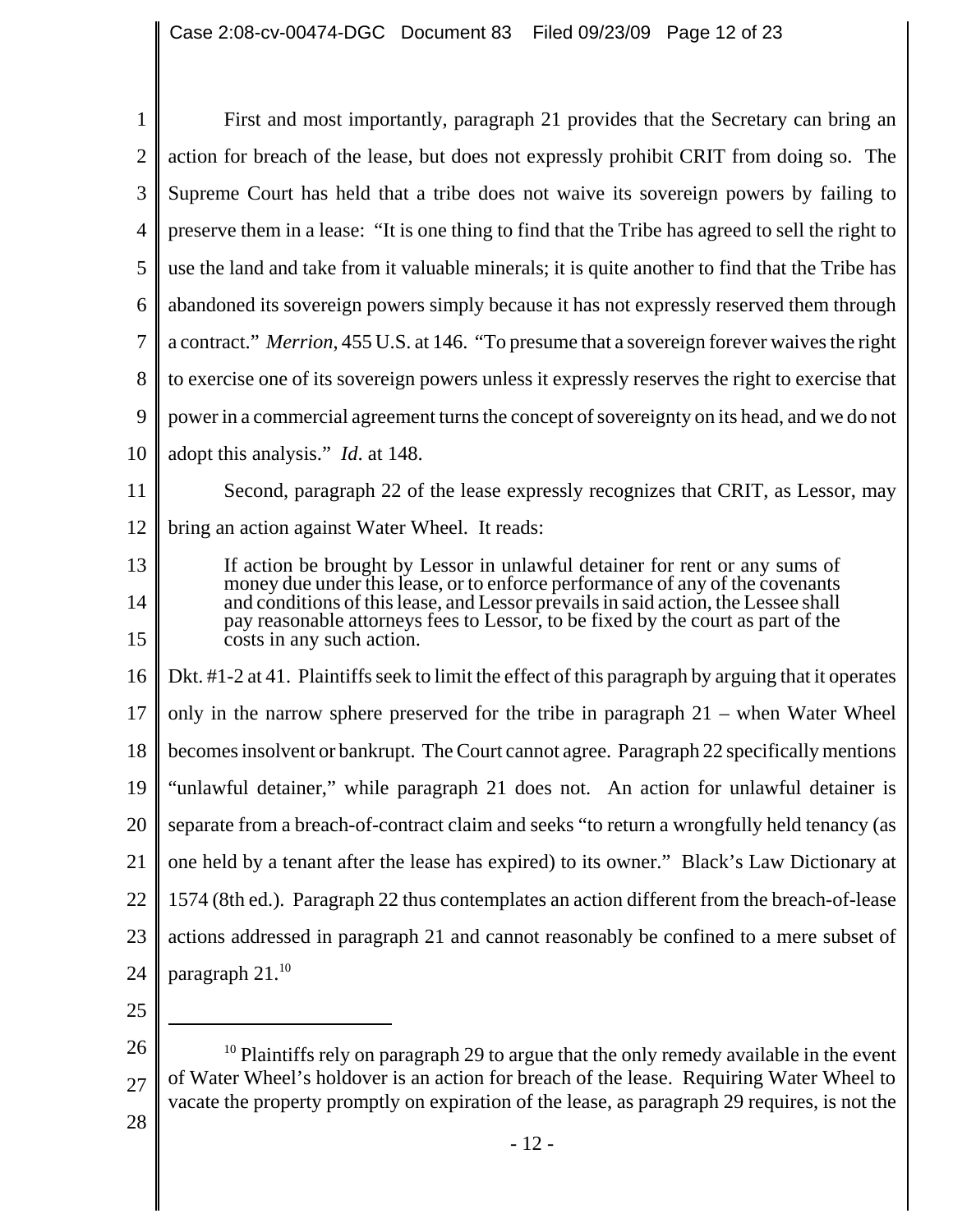1 2 3 4 Third, paragraph 21 mentions only breaches of the lease; it does not address tort claims that might arise from the landlord-tenant relationship. CRIT asserted a tort claim against Plaintiffs in the Tribal Court. Nothing in paragraph 21 suggests that such a claim may be asserted only by the Secretary.

5 6 7 8 9 10 11 12 13 14 15 16 17 18 19 20 21 22 23 24 25 26 27 same as providing that all other remedies for a wrongful holdover are foreclosed. The Court reads paragraph 29 as imposing an additional obligation on Water Wheel, not as foreclosing other CRIT remedies.  $<sup>11</sup>$  Plaintiffs argue that paragraph 23 limits the tribe's role to situations where the BIA</sup> has terminated the lease before its expiration date. The Court, however, reads the last sentence of paragraph 23 as referring to the entire paragraph, not simply to the proviso of the Fourth, paragraph 21 is permissive, not mandatory. It states that the Secretary "may" bring a suit or re-enter the premises in the event of a breach. If the Secretary were being recognized as the only person on earth who could act when Water Wheel breaches the lease or wrongfully holds over, one would expect that the Secretary's obligation to act would be mandatory. The fact that paragraph 21 is permissive suggests that it merely is a recognition of what the Secretary may do in the event of a breach, not the establishment of the sole means for addressing legal issues arising from the lease. Fifth, paragraph 23 of the lease gives CRIT a role in enforcement actions. It concerns holding over by Water Wheel and reads as follows: Lessee agrees to remove all property removable under the terms of this lease prior to the termination or expiration of this lease; provided, however, that if this lease is terminated prior to the expiration date, Lessee shall have thirty (30) days after the termination to remove all such property. Should the Lessee fail to remove any such property within the specified time, Lessor shall have the right to remove it and dispose of it or have it stored all at Lessor's expense. Dkt. #1-2 at 41. If actions arising from wrongful holding over by Water Wheel were the exclusive province of the Secretary, the lease would not grant CRIT a role in the process.<sup>11</sup> In sum, the Court concludes that paragraph 21 of the lease does not waive CRIT's power to commence the Tribal Court action "in unmistakable terms" as required by *Merrion*

next-to-last sentence. Dkt. #1-2 at 41.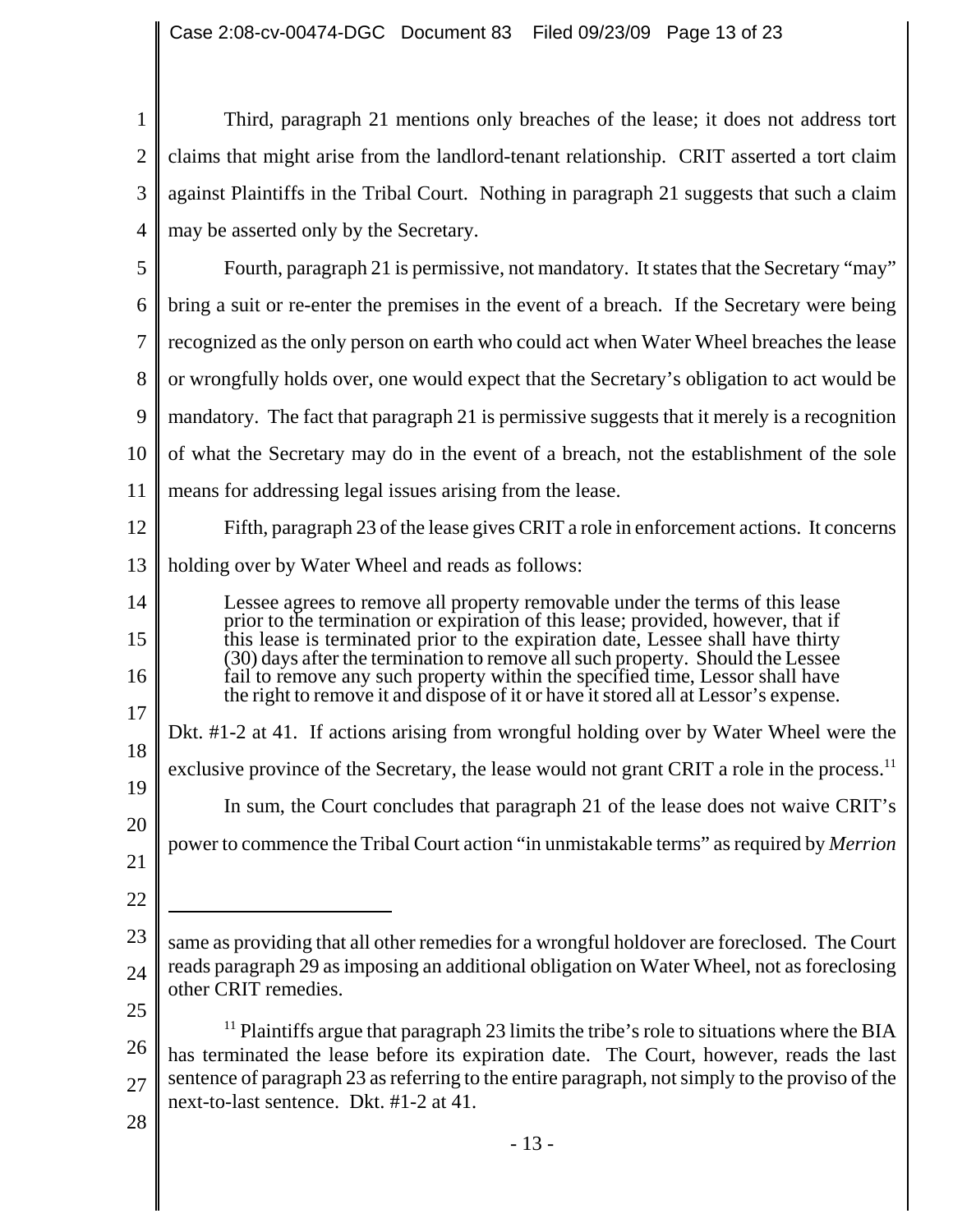1 2 or in "sufficiently clear contractual terms" as required by *Arizona Public Service*. The Tribal Court's power has not been waived in the lease.<sup>12</sup>

- 3 4 5 6 7 8 9 10 11 12 What is more, the lease and paragraph 21 expired in mid-2007, before the Tribal Court action was commenced. Although lease terms generally continue to govern the parties' relationship during a holdover period, *see* Restatement (Second) of Property (Landlord and Tenant) § 14.7 (1977), the parties in this case expressly provided otherwise. Paragraph 23 provides that "[h]olding over by the Lessee after the termination or expiration of this lease shall not constitute a renewal or extension thereof *or give the Lessee any rights hereunder* or in or to the leased premises." Dkt. #1-2 at 41 (emphasis added). Thus, even if paragraph 21 could be read as granting Plaintiffs the right to be free from a Tribal Court action while the lease was in existence, paragraph 23 makes clear that Plaintiffs could not claim that right after the lease expired.
- 13

## **C. Plaintiffs' Regulation-Based Argument.**

14 15 16 17 Plaintiffs argue that the Tribal Court's assertion of jurisdiction conflicts with regulations promulgated by the BIA. Dkt. #50 at 18. Plaintiffs characterize this as a preemption argument. The thrust seems to be that BIA regulations leave no room for the tribe's exercise of jurisdiction in this case. The Court does not agree.

18 19 20 The BIA regulations in question specify what the BIA will do in the event of lease violations; they do not expressly limit what the tribe can do. *See* 25 C.F.R. §§ 162.613-

21

23

<sup>22</sup>

<sup>24</sup> 25 26 27  $12$  Plaintiffs also argue that the Tribal Court action is based on a 2006 tribal ordinance to which they never consented as required by paragraph 34 of the lease. Paragraph 34 requires Plaintiffs' consent, however, only if the new ordinance "shall have the effect of changing or altering the express provisions and conditions of this lease[.]" Dkt. #1-2 at 43. Because the Court does not find that the lease makes the Secretary the exclusive enforcing authority, the eviction ordinance does not change or alter an express provision of the lease and therefore does not require Plaintiffs' written consent.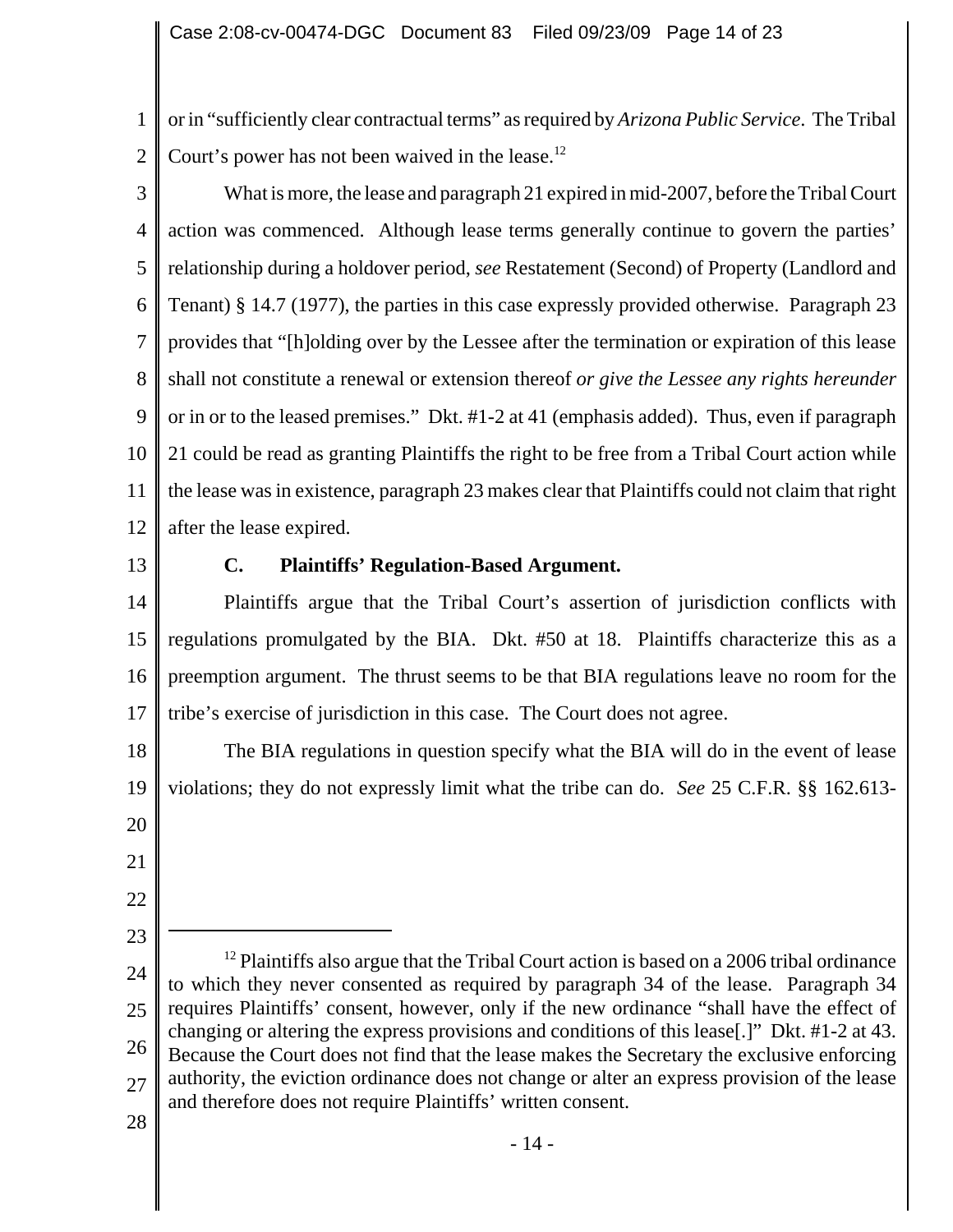1 2 162.623.<sup>13</sup> The Court therefore does not read the regulations as limiting Tribal Court authority that otherwise is available under *Montana*.

3 4 5 6 7 8 9 Moreover, the regulations recognize that Indian tribes may invoke "remedies available to them under the lease." 25 C.F.R. § 162.619(a)(3); *see also* 25 C.F.R. § 162.612(a) ("A lease of tribal land may provide the tribe with certain remedies in the event of a lease violation . . . ."). As explained above, paragraph 22 of the lease recognizes that CRIT may bring a legal action for "unlawful detainer" and "to enforce any of the covenants and conditions of this lease." Dkt. #1-2 at 41. Given this provision, the Court cannot conclude that the regulations preclude the tribe from initiating an action in Tribal Court.

10

### **D. Water Wheel Conclusion.**

11 12 13 Water Wheel entered into a consensual relationship with CRIT and therefore is subject to Tribal Court jurisdiction under *Montana*'s first exception. Provisions of the lease and the applicable regulations do not require a different conclusion.

- 14
- 15

# **A. Consensual Relationship.**

**VI. Tribal Court Jurisdiction Over Robert Johnson.**

16 17 18 19 20 21 22 The consensual relationship question is more difficult with respect to Robert Johnson. The Tribal Court made several factual findings in support of its jurisdiction over Johnson. First, the court noted Water Wheel's commercial dealings with CRIT. Dkt. #26-3 at 5. It then made the following factual findings with respect to Johnson: he acquired the stock of Water Wheel and became its president; he hired, paid, and supervised Water Wheel employees on the leased property; he met approximately 15 times with CRIT's commercial manager, 50 to 75 times with CRIT's building and safety office, and 15 times with CRIT's

23

<sup>24</sup> 25 26 27 <sup>13</sup> The regulations at 25 C.F.R.  $\S$  162.100 and 162.600 are successors to 25 C.F.R. § 131, the regulation incorporated into the lease. Although these new regulations were promulgated in 2001, long after the lease was executed, the lease incorporates by reference the BIA regulations and "any amendments thereto relative to business leases on restricted Indian lands." Dkt. #1-2 at 16. The 2001 regulations are therefore deemed to be part of the lease and are relevant to the Court's decision. Both sides have cited extensively to the 2001 regulations in this litigation.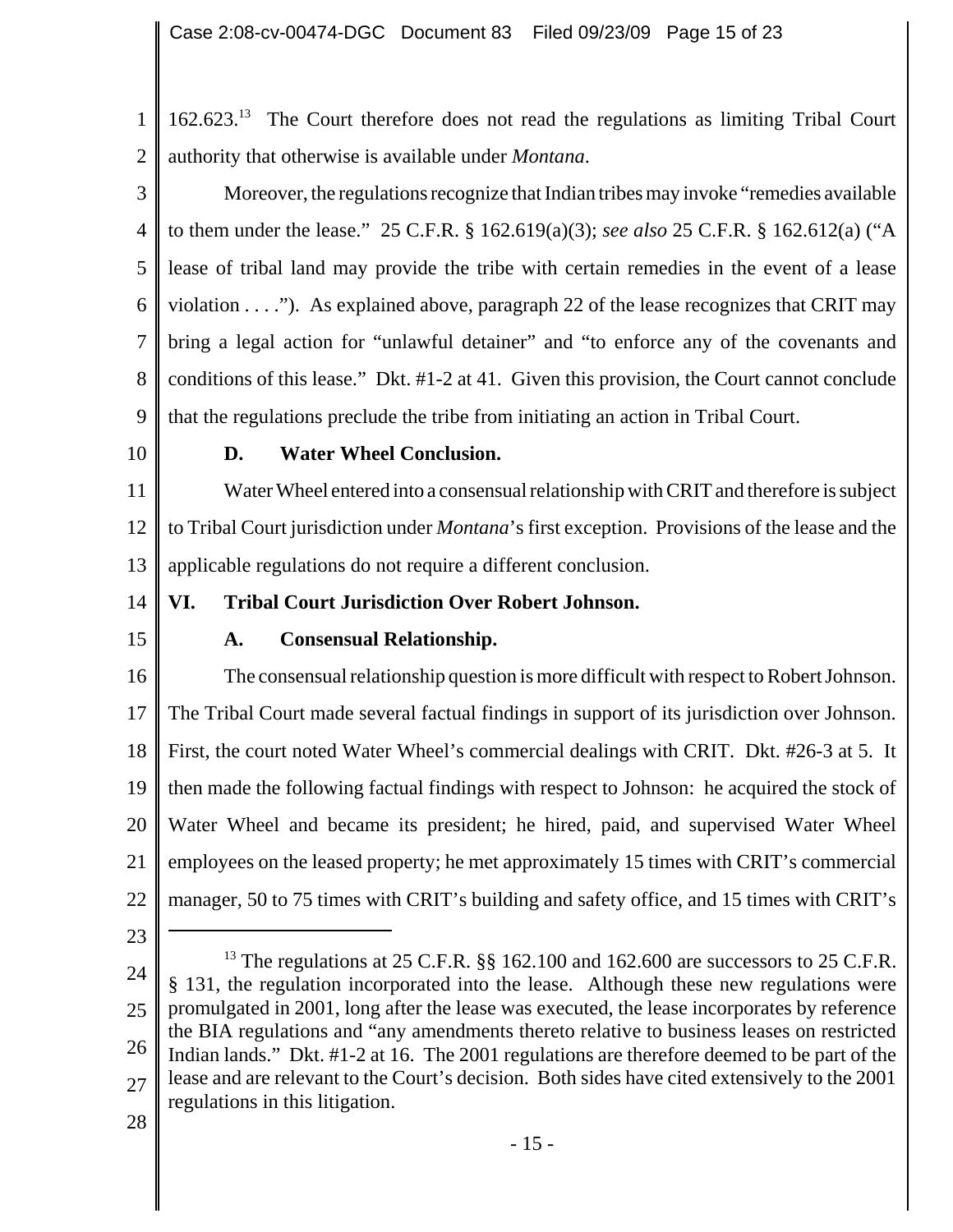1 2 3 hydrology engineer to discuss Water Wheel operations; he submitted several written requests for additional development at the property; he negotiated monthly and annual rent with CRIT; and he continues to operate the business on CRIT land. *Id*. at 7.14

4 5 6 7 8 9 10 11 12 13 14 15 16 17 18 19 20 21 Johnson does not dispute these factual findings, but he does dispute that his contacts with CRIT were consensual. Johnson's declaration swears that the Denhams told him rent would be paid to the BIA and building supervision on the property would be performed by the County of Riverside inspectors. Johnson further asserts that he was to obtain electrical power from Southern California Edison. These assertions are supported by the lease. Section IV of the lease calls for rent "payments to be made to the Bureau of Indian Affairs." Dkt. #1-2 at 17. Paragraph 5 of the Addendum (which was attached to the lease when it was executed in 1975) states that plans and designs for buildings on the property would be "approved by the State of California and Riverside County." *Id*. at 27. Paragraph 14 of the Addendum recognizes that Water Wheel will have the right to enter into power agreements with public utilities such as Southern California Edison. *Id*. at 33. Johnson further swears that he paid rent to the BIA until the BIA told him to begin making payments to CRIT in 1986 (Dkt. #50-1 at 8), that he obtained building permits from Riverside County until CRIT intervened in 1983 and took over inspection and permitting at the site (*id*. at 9), and that he dealt with Southern California Edison to obtain power for the property until CRIT intervened (*id*.). While these assertions do not change the fact that Water Wheel's lease was with CRIT, they do provide support for Johnson's claim that *he* did not intentionally enter into a consensual relationship with the tribe.

- 22
- 23

<sup>24</sup> 25 26 27 <sup>14</sup> The Tribal Court also found that Johnson "is in fact a party to the Lease." *Id*. In support of this significant finding, the court cited to "all of the above findings of fact." *Id*. This finding is clearly erroneous. The lease was executed in 1975, several years before Johnson acquired any interest in Water Wheel. Johnson did not sign the lease or any amendment to the lease. The parties have identified no other basis for concluding that Johnson personally is a party to the lease.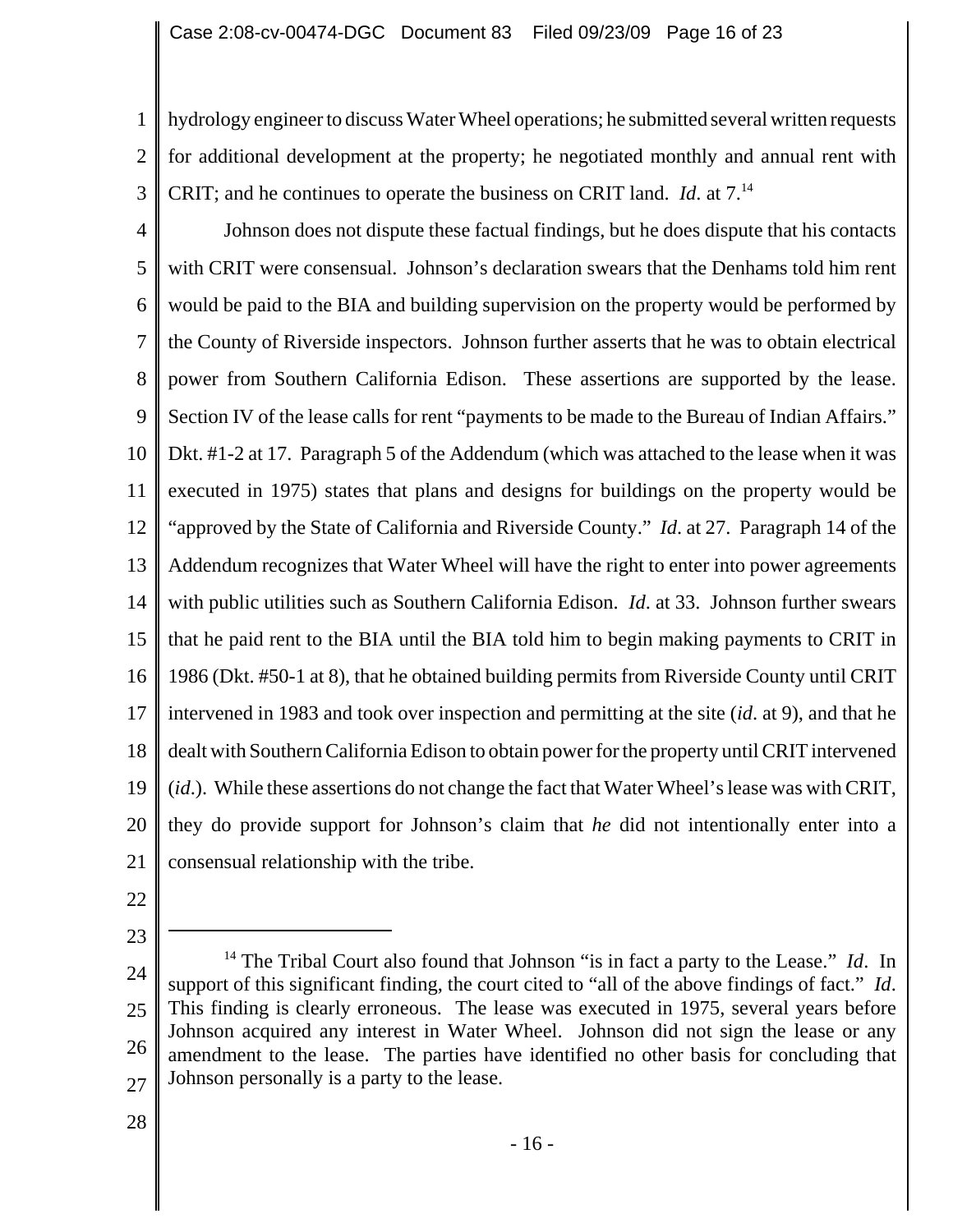1 2 3 4 5 6 Johnson protested CRIT's interference by writing letters to the BIA in 1985, twice in 1989, and five times in 2000. *Id*. at 10-11. Johnson wrote letters of protest to CRIT in 1989 and 1990. *Id*. at 11-12. In 2001, Johnson and Water Wheel filed a Request for Action with local BIA officials, asserting that Water Wheel was being treated improperly by CRIT and had suffered more than \$900,000 in damages. *Id*. at 12-13. As already noted, the BIA never acted on the Request. *Id*.

7 8 9 10 11 12 13 Defendants have presented no evidence to contest Johnson's factual assertions. They rely instead on the Tribal Court's factual findings. Although the Tribal Court found that Johnson had extensive contacts with CRIT, it did not address the voluntariness of those contacts. *See* Dkt. #26-3 at 5-7. Defendants have the burden of proof with respect to *Montana*'s consensual relationship exception. *Plains Commerce Bank*, 128 S. Ct. at 2720. The Court concludes that they have not shown that Johnson's contacts with the tribe were voluntary.15

14 15 16 17 18 19 20 21 22 23 The question the Court must answer, then, is whether a nonmember's extensive but largely involuntary dealings with a tribe satisfy the consensual relationship exception. The parties have cited no case on point and the Court has found none. The Supreme Court recently has made clear, however, that the *Montana* consensual relationship exception is satisfied only when a nonmember has consented to tribal jurisdiction. As the Court explained in *Plains Commerce Bank*, a nonmember may not be subjected "to tribal regulatory authority without commensurate consent." 128 S. Ct. at 2724. The Court explained that "nonmembers" have no part in tribal government – they have no say in the laws and regulations that govern tribal territory. Consequently, those laws and regulations may be fairly imposed on nonmembers only if the nonmember has consented, either expressly or by his actions." *Id*.

<sup>25</sup> 26 27 <sup>15</sup> CRIT does present three letters in which Johnson, acting on behalf of Water Wheel, proposed to the tribe that additional commercial development be permitted on the property. Dkt. #59-1 at 38-41. The Court does not find these letters inconsistent with Johnson's assertion that he was forced to deal with the tribe and tried repeatedly, yet unsuccessfully, to obtain permission for additional development.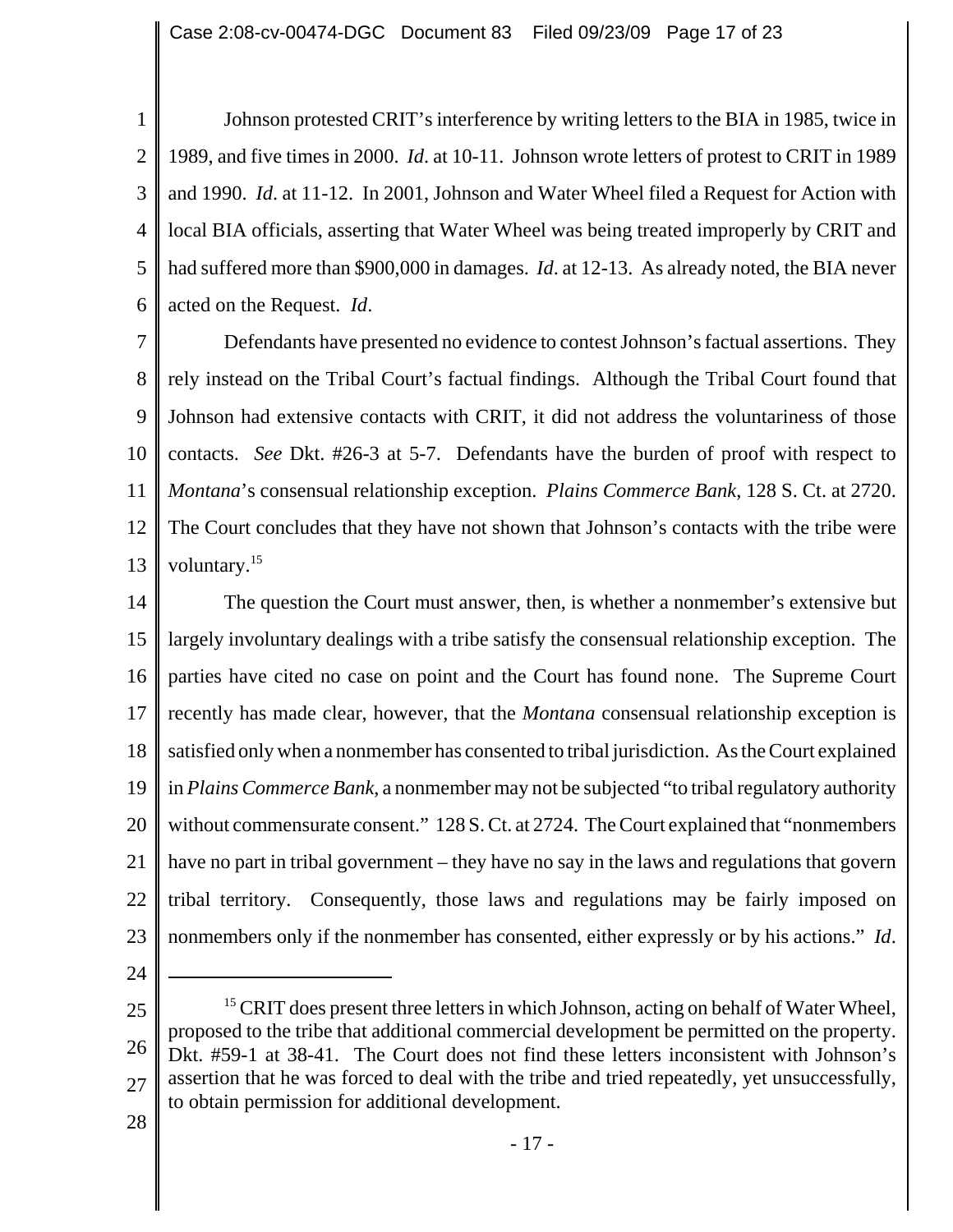1 2 3 4 5 6 7 8 9 10 11 12 The question is whether Johnson – not Water Wheel – entered into a consensual relationship with CRIT. Stated differently, have Defendants, who bear the burden of proving a consensual relationship, shown that Johnson personally chose to enter into a consensual relationship with the tribe. The Supreme Court has made clear that mere physical presence on reservation property is not enough. *See Nevada v. Hicks*, 533 U.S. 353 (2001). And while it is true that Johnson acquired a corporation that had a lease with the tribe and therefore could be charged with knowing that the corporation may be subject to tribal regulation, he did so, the unrebutted evidence suggests, understanding that *he* would be dealing largely with the BIA, Riverside County, and Southern California Edison. Such an understanding by Johnson cannot fairly be characterized as his personal consent to the tribe's jurisdiction. The Court concludes that Defendants have not presented evidence sufficient to show that Johnson personally entered into a consensual relationship with the tribe.

13 14 15 16 The Supreme Court has stated that *Montana*'s exceptions are limited and should not be construed broadly. *Plains Commerce Bank*, 128 S. Ct. at 2720. Although this is a close question, the Court concludes that Defendants have not met their burden of showing that *Montana*'s consensual relationship exception applies to Robert Johnson.<sup>16</sup>

17

# **B. Other Johnson Issues.**

18 19 20 21 22 23 Defendants assert that the Tribal Court has jurisdiction over Johnson based on paragraph 34 of the lease. Paragraph 34 provides that Water Wheel and its "agents" and "employees" will abide by tribal laws and regulations. Dkt. #1-2 at 43. Nothing in the paragraph suggests, however, that Water Wheel is agreeing that its agents and employees personally are subject to Tribal Court jurisdiction. Nor could Water Wheel enter into such an agreement on behalf of Johnson, a future owner who was not affiliated with the

- 24
- 25

<sup>26</sup> 27 <sup>16</sup> Because the Tribal Court decision merely recounted Johnson's contacts with the tribe and did not address the voluntariness of those contacts (Dkt. #26-3 at 5-7), there is no factual finding of voluntariness to which the clearly erroneous standard can be applied.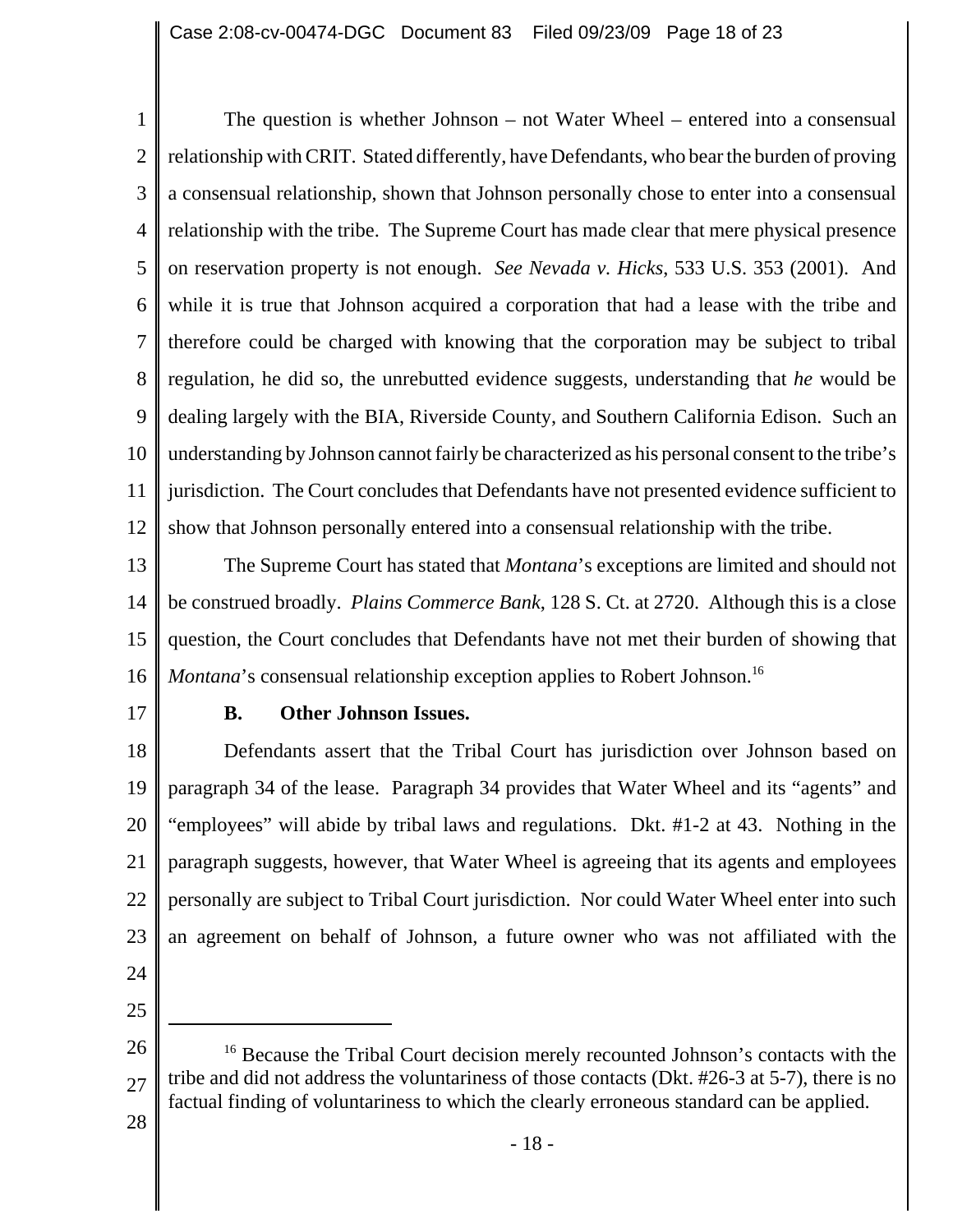1 2 corporation when the lease was signed. Defendants have presented no evidence that Johnson somehow authorized Water Wheel to consent to jurisdiction on his behalf.

3 4 5 6 7 8 As a discovery sanction, the Tribal Court pierced the corporate veil and held Johnson personally liable for damages caused by Water Wheel. Dkt. #59-2 at 17-21. This sanction was based on Johnson's failure to respond to discovery in the Tribal Court. *Id*. Piercing the corporate veil was used by the Tribal Court to impose liability, not to satisfy *Montana*'s first exception or establish Tribal Court jurisdiction. *See* Dkt. #59-2 at 17-18. Defendants do not contend that it provides a basis for jurisdiction over Johnson.

9

#### **C. CRIT's Inherent Power to Exclude.**

10 11 12 13 14 Tribes have inherent power to exclude nonmembers from tribal lands. *See Plains Commerce Bank*, 128 S. Ct. at 2723; *Duro v. Reina*, 495 U.S. 676, 696 (1990); *New Mexico v. Mescalero Apache Tribe*, 462 U.S. 324, 333 (1983). Defendants argue that this inherent power provides a basis for jurisdiction over Johnson independent of *Montana*. For two reasons, the Court does not agree.

15 16 17 18 19 20 21 22 23 24 25 26 27 First, the Supreme Court has made clear that the *Montana* framework governs a tribe's exercise of its inherent sovereign powers, including its power to exclude nonmembers from tribal land. In *Plains Commerce Bank* the Court noted that tribes retain limited sovereign power to govern themselves and regulate their internal affairs, explaining that "[t]he regulations we have approved *under Montana* all flow directly from these limited sovereign interests." 128 S.Ct. at 2723 (emphasis added). The Court then provided examples of the sovereign powers "approved under *Montana*," the first of which was the power relied on by Defendants – "[t]he tribe's 'traditional and undisputed power to exclude persons' from tribal land." *Id*. (quoting *Duro*, 485 U.S. at 696). Later, referring to all the examples it had cited, the Court explained that "these sorts of regulations are permissible under *Montana*[.]" *Id*. The Court also observed that the tribal regulation permitted under *Montana* "must stem from the tribe's inherent sovereign authority to set conditions on entry [i.e., the power to exclude], preserve tribal self-government, or control internal relations." *Id*. at 2724. *Plains Commerce*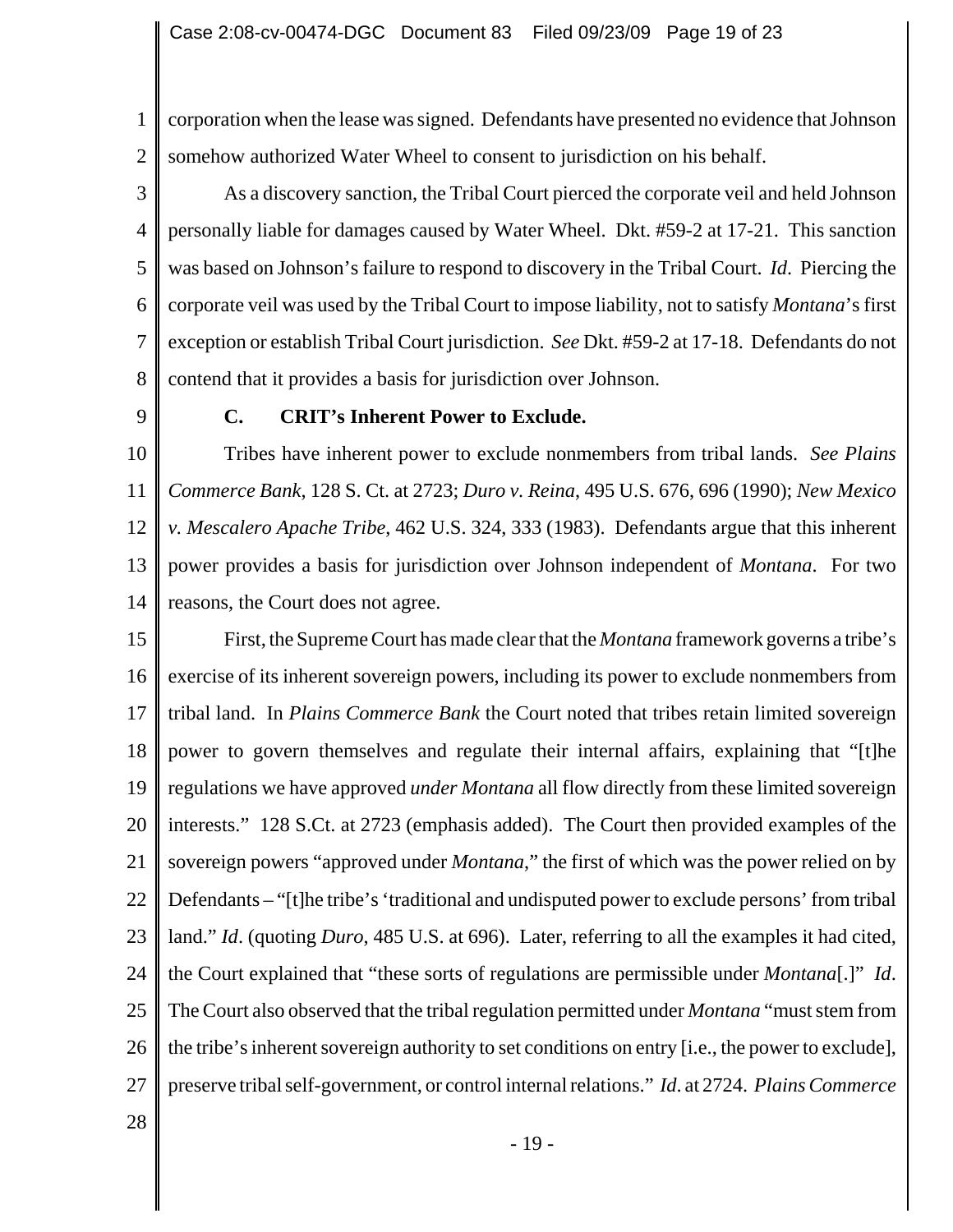1 2 *Bank* thus suggests that a tribe's inherent power to exclude nonmembers is one of the powers regulated by the *Montana* framework, not a power independent of it.

3 4 5 6 7 8 9 10 The Supreme Court provided a similar discussion of *Montana*'s sweep in *Strate v. A-1 Contractors*, 520 U.S. 438 (1997). *Strate* characterized *Montana* as "the pathmarking case concerning tribal civil authority over nonmembers." *Id*. at 445. *Strate* explained that "[w]hile *Montana* immediately involved regulatory authority, the Court broadly addressed the concept of 'inherent sovereignty'" and "delineated – in a main rule and exceptions – the bounds of the power tribes retain to exercise 'forms of civil jurisdiction over non-Indians.'" *Id*. at 453. The Supreme Court thus made clear that *Montana*'s framework encompasses a tribe's inherent sovereign powers over nonmembers.

11 12 13 14 15 16 17 18 19 20 21 22 23 24 A case cited by Defendants, *Hardin v. White Mountain Apache Tribe*, 779 F.2d 476 (9th Cir. 1985), supports this conclusion. The White Mountain Apache Tribe excluded Hardin, a nonmember, from the reservation based on his federal criminal conviction for concealment of stolen property. *Id*. at 478. In upholding the exclusion, the Ninth Circuit noted that *Montana* permitted tribes to exercise "'*some* forms of *civil* jurisdiction over non-Indians on their reservation.'" *Id*. (quoting *Montana*, 450 U.S. at 565) (emphasis in *Hardin*). The Ninth Circuit made clear that the tribe's exclusion of Hardin satisfied both *Montana* exceptions. It concluded that "[t]he intent of the tribal ordinance is merely to remove a person who 'threatens or has some direct effect on the . . . health or welfare of the tribe,'" *id*. at 479, a direct quotation of *Montana*'s second exception. *See Montana*, 450 U.S. at 566. The Court then found that "[w]hen a nonmember has entered into a consensual relationship with the Tribe or its members the Tribe retains 'inherent power to exercise civil authority over the conduct of [the nonmembers] on fee lands within its reservation.'" *Id*. (quoting *Montana*, 450 U.S. at 565-566). This is a direct quotation of *Montana*'s first exception. The

- 25
- 26
- 27
- 28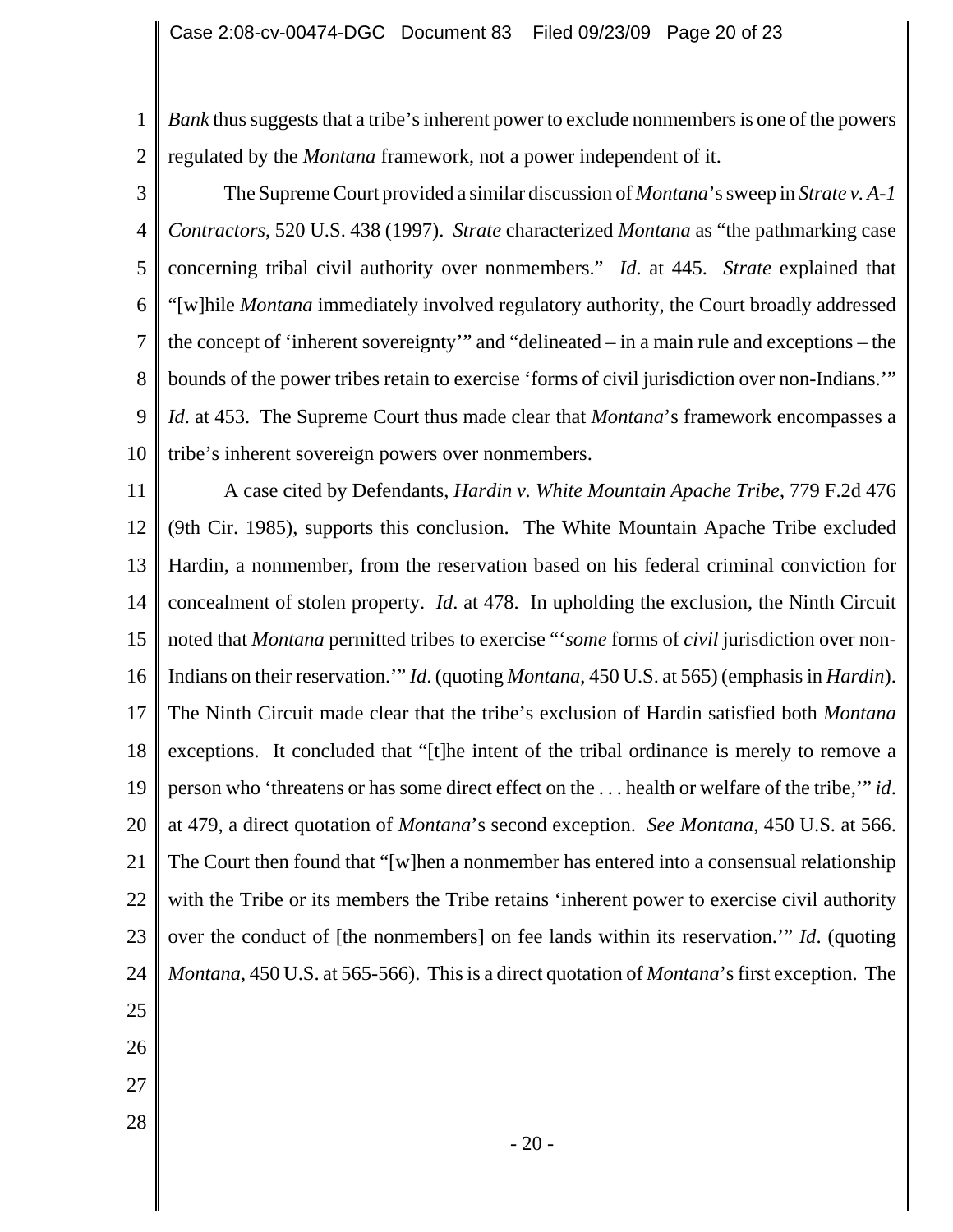1 2 *Hardin* decision thus supports the conclusion that a tribe's power to exclude must be exercised within the *Montana* framework.<sup>17</sup>

3 4 5 6 7 8 9 Second, even if the Tribal Court action could be justified on the basis of the tribe's power to exclude nonmembers, the tribal lawsuit in this case seeks to do much more. The Tribal Court held Johnson liable for breach of the lease, failure to pay rent, and the tort of intentional interference with prospective economic advantage. Dkt. #59-2. The Tribal Court found Johnson to be the alter ego of Water Wheel and personally liable for all of Water Wheel's liabilities, including attorneys' fees and costs. *Id*. Such a sweeping imposition of liability does far more than exclude Johnson from tribal land.

10 11 12 13 14 15 16 In sum, *Plains Commerce Bank*, *Strate*, and *Hardin* compel the conclusion that a tribe's power to exclude nonmembers must be exercised within the *Montana* framework. Because the Tribal Court in this case had no authority over Johnson under *Montana*'s first exception and Defendants do not contend that the second exception applies, no basis for tribal jurisdiction over Johnson exists. Nor could the power to exclude provide a basis for the broad imposition of damages, attorneys' fees, and alter ego liability attempted in this case.18

- 17
- 18

25

26 27 <sup>18</sup> The Court concludes only that the tribe's power to exclude nonmembers does not provide a basis for the Tribal Court action. The Court does not address whether or how the tribe might otherwise exercise this power. Specifically, the Court expresses no view on whether CRIT may exclude Johnson from tribal land.

<sup>19</sup> 20 21 22 23 24 17 Defendants cite *Alire v. Jackson*, 65 F. Supp. 2d 1124, 1128 (D. Ore. 1985), a case in which a nonmember was excluded from the Warm Springs Indian Reservation after being charged with child neglect. The nonmember sought a writ of habeas corpus in federal court. The district court concluded that the writ could issue only if the tribal court's exclusion was criminal in nature. Because the district court found the exclusion to be a civil action under the tribe's inherent power to exclude nonmembers, it denied the writ. *Id*. The court did not address *Montana* or its exceptions. Given the Supreme Court and Ninth Circuit suggestions that a tribe's power to exclude is governed by *Montana*, the decision in *Alire* provides scant support for concluding otherwise.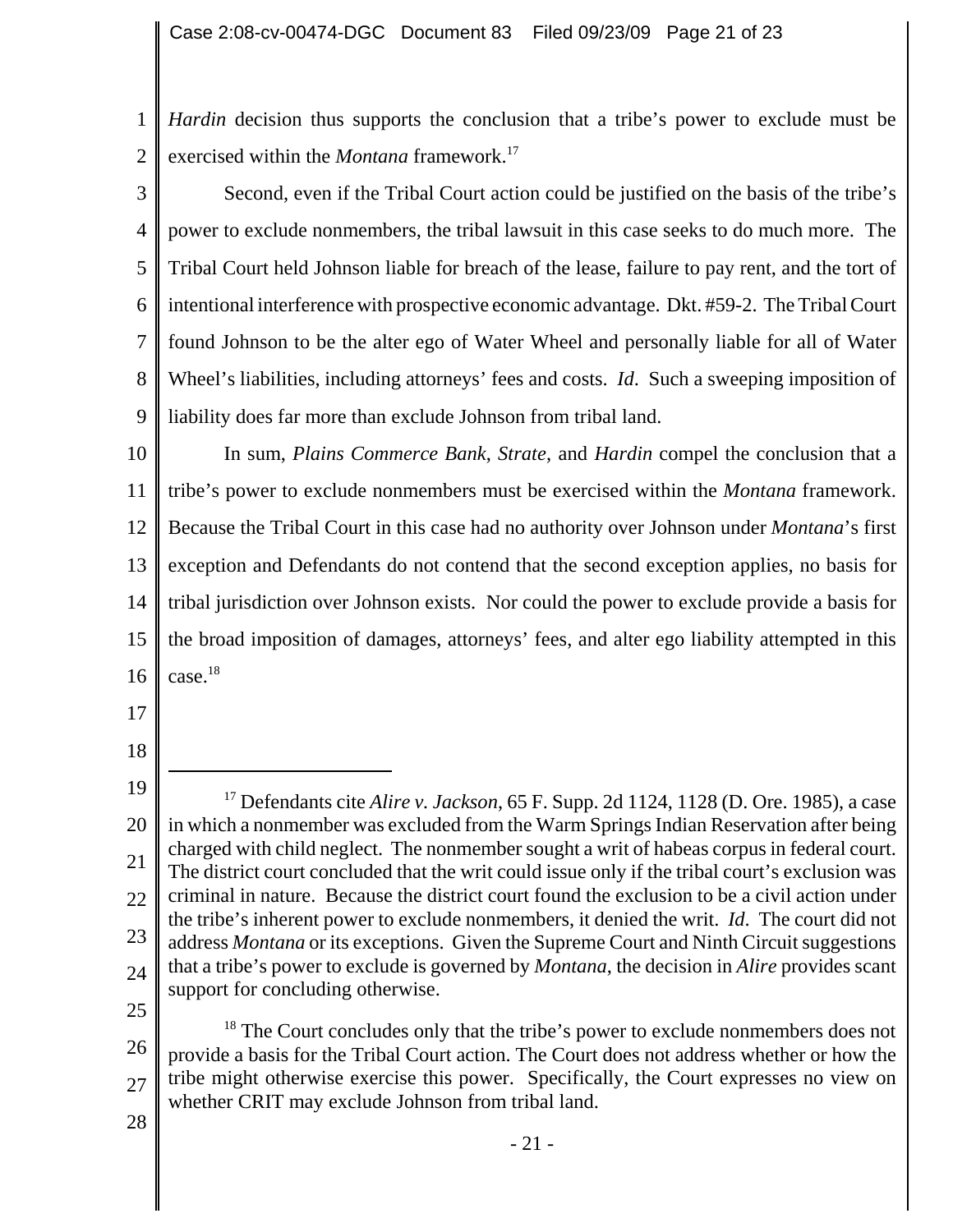#### **D. Johnson Conclusion.**

2 3 4 5 Defendants have not carried their burden of proving that Robert Johnson entered into a consensual relationship with CRIT. Paragraph 34 of the lease and the tribe's inherent power to exclude nonmembers do not provide a jurisdictional basis for the Tribal Court action. The Tribal Court therefore may not exercise jurisdiction over Johnson.

6 **VII. Amicus Briefs.**

1

7 8 9 10 With the Court's permission, CRIT filed amicus briefs on the merits of this action. Dkt. ##70, 71. CRIT urges the Court to dismiss this action because CRIT is an indispensable party under Federal Rule of Civil Procedure 19 and has not been sued. CRIT makes several arguments. The Court finds none of them persuasive.

11 12 13 14 15 CRIT argues that it is an indispensable party because Plaintiffs have challenged CRIT's ownership of the leased land and the validity of the lease. Dkt. #70. As noted above, however, the Court will not address the title of the land or the validity of the lease. The Court has assumed for purposes of this action that the land belongs to the tribe and the lease is valid.

16 17 18 19 20 21 22 23 24 CRIT argues that it is an indispensable party because it has an interest in preserving the Tribal Court judgment in this case. In response to a different tribe's argument that it was an indispensable party, the Ninth Circuit held that the "tribe does not have 'a legally protected interest in maintaining a court system.'" *McDonald v. Means*, 309 F.3d 530, 541 (9th Cir. 2002) (quoting *Yellowstone County v. Pease*, 96 F.3d 1169, 1173 (9th Cir. 1996)). *A fortiori* the tribe does not have a legally protected interest in a particular judgment of that court system. Furthermore, if the judgment against Johnson was entered without jurisdiction, it is "null and void." *Plains Commerce Bank*, 128 S. Ct. at 2716. The tribe has no legally protected interest in a null and void judgment.

25 26 27 CRIT argues that it has an interest in protecting tribal sovereign immunity, but this action does not challenge CRIT's sovereign immunity. It concerns Tribal Court jurisdiction. It is well settled that "federal courts are the final arbiters of federal law, and the question of